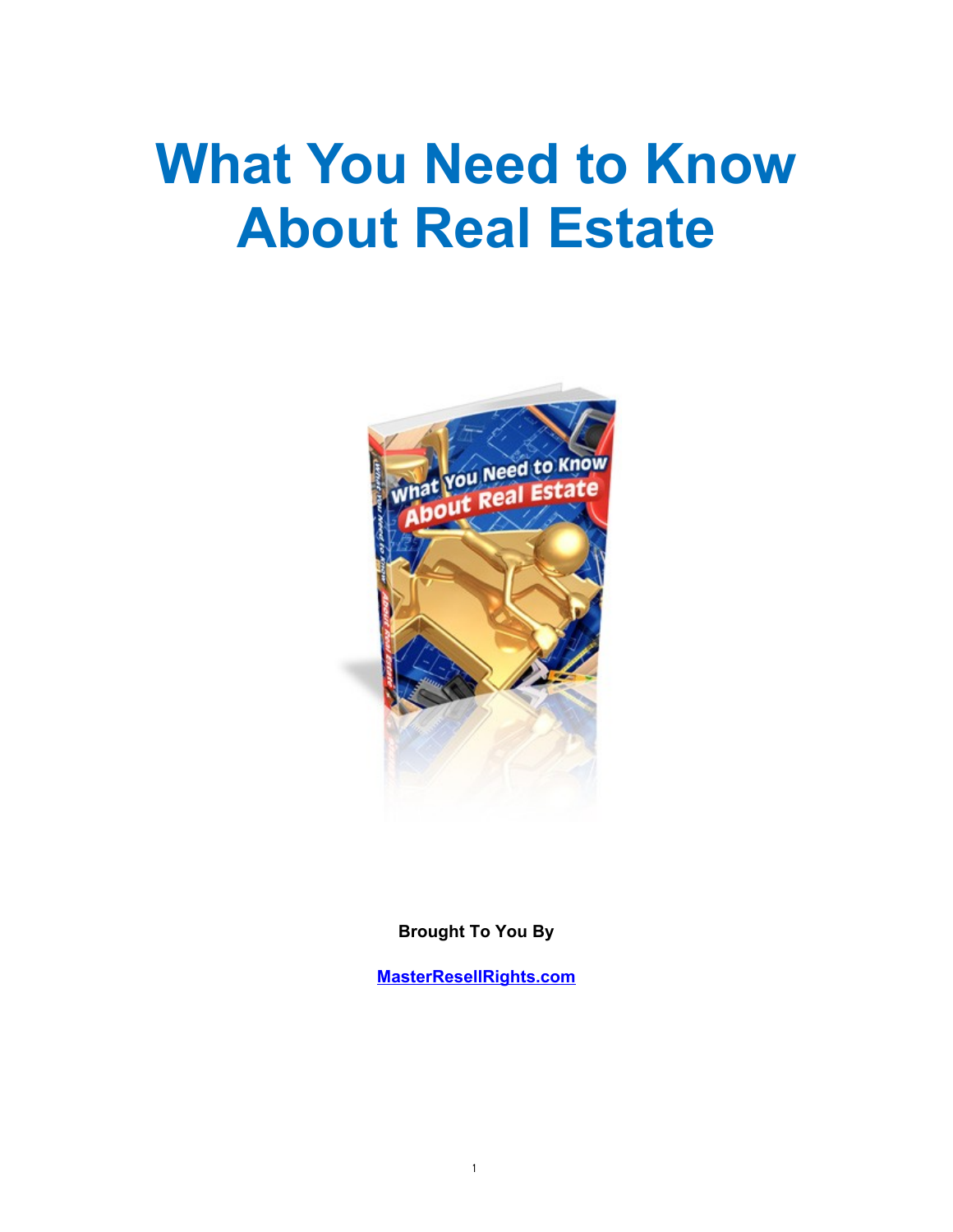# **Table of Contents**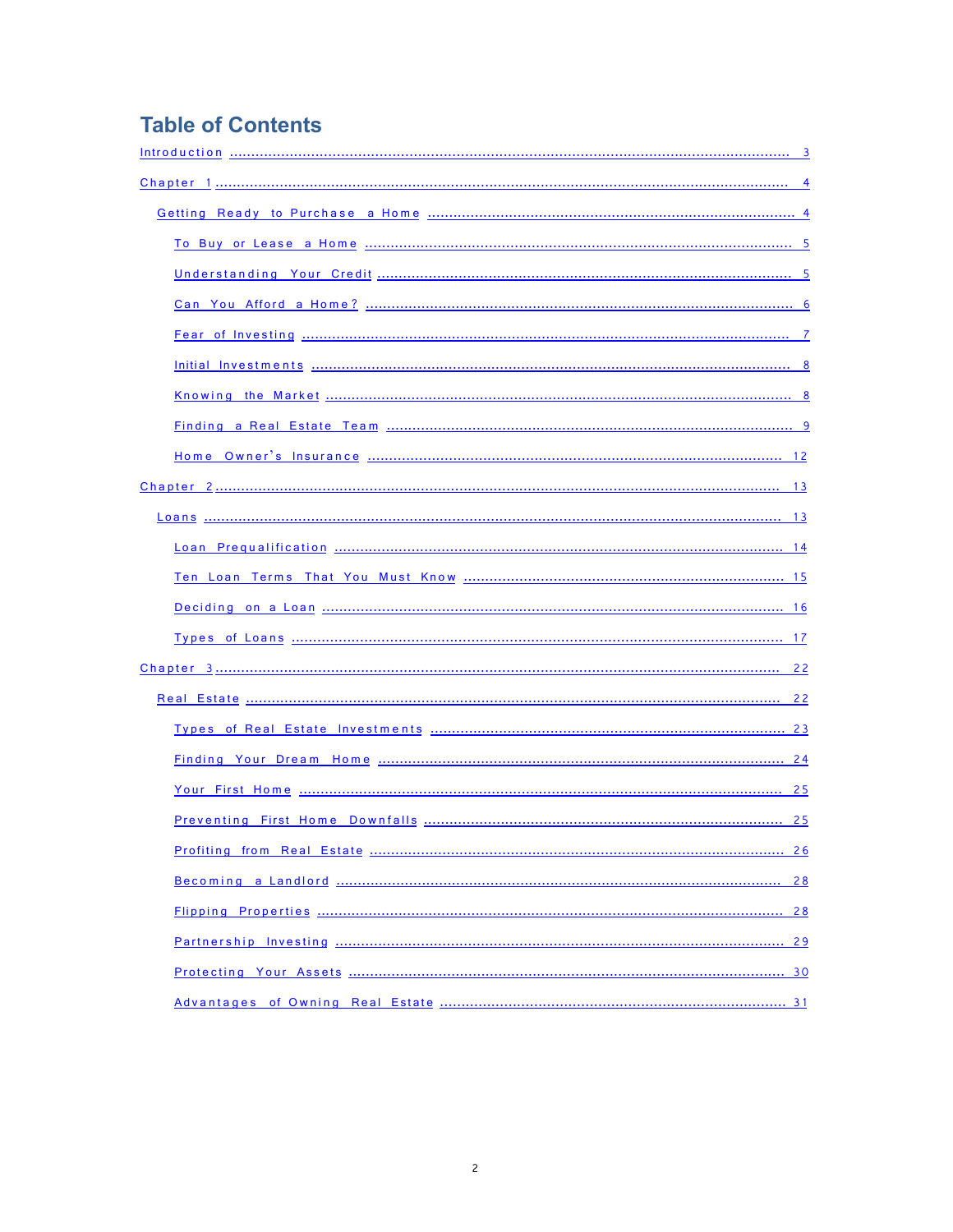# <span id="page-2-0"></span>**Introduction**

Purchasing a home can be a very challenging task. It is hard to know how much you can afford to spend on a home and it can even be frightening to think that you may not be able to afford a home. There are also many other questions that you have to think about when purchasing a home.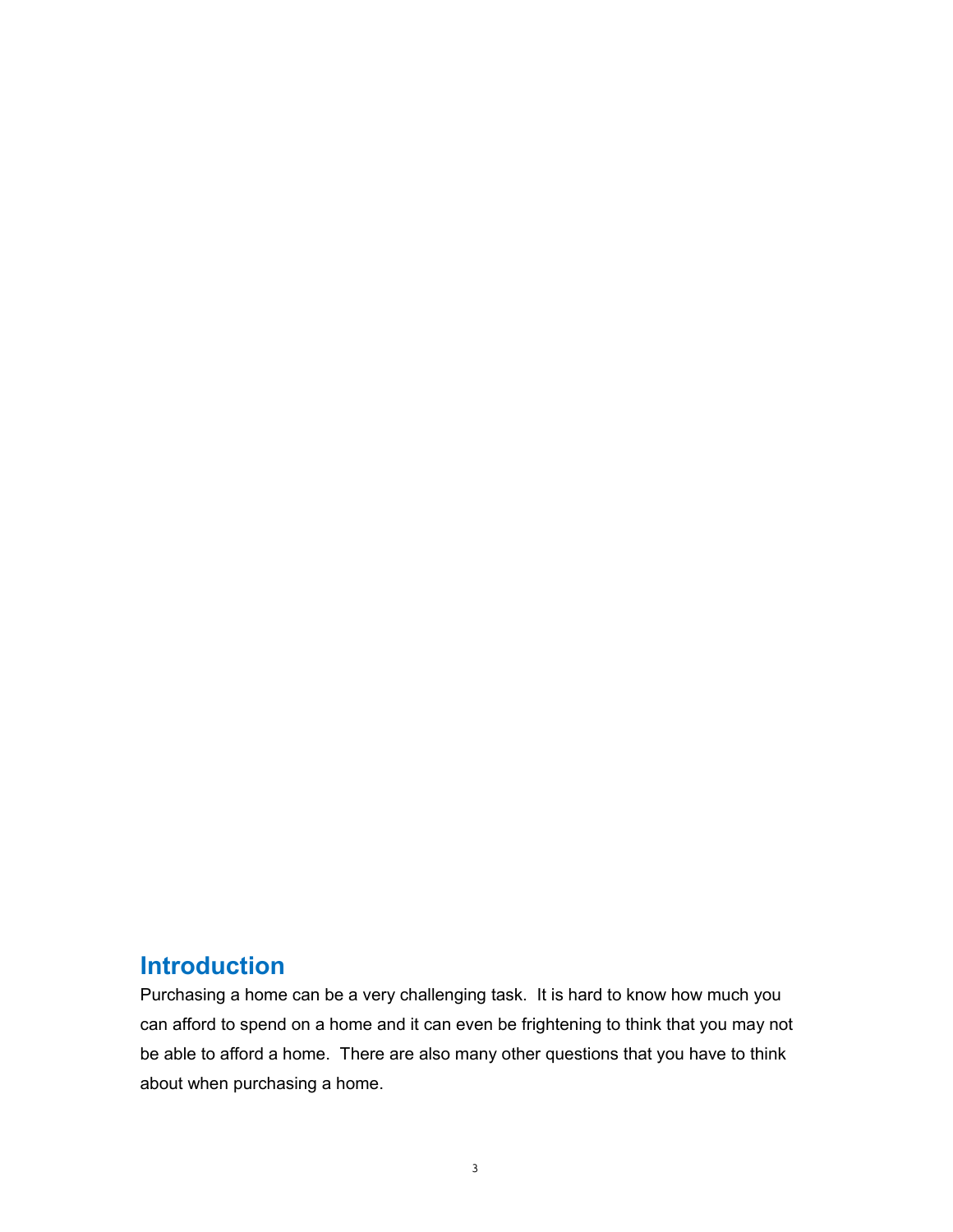- Is the market is good for buying a home?
- Do you need the assistance of a realtor?
- What type of loan is best for me?
- Are you purchasing a home to live in or to try and turn a profit?
- What tax advantages are there to owning a home?

This eBook will serve as guide to assist you when it comes to purchasing a home. We will talk about how to obtain good credit, finding a realtor to assist you in finding the perfect home, the different types of loans that are available, and how to invest in property and turn a profit.

It does not matter if you are purchasing your first home, or if you are looking for property that you can turn a profit on, this eBook will provide you with the information that you need to make any real estate buying experience a good one.

# <span id="page-3-1"></span>**Chapter 1**

# <span id="page-3-0"></span>**Getting Ready to Purchase a Home**

Many people think that all they have to do to purchase a home is find one that they like, obtain a loan, and move in. Unfortunately, this is not how the home buying process actually works. There are many things that you have to do before you even set foot into an open house.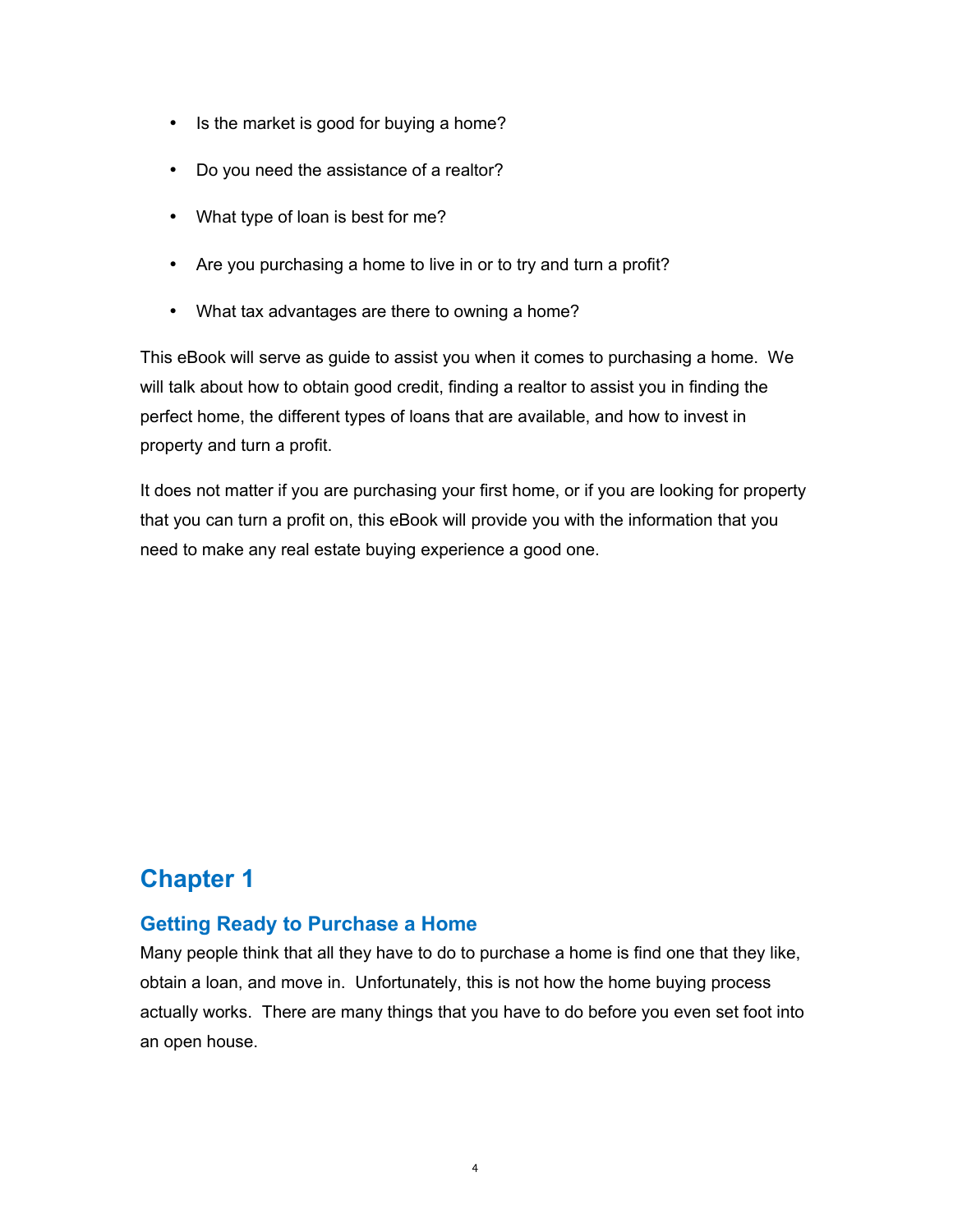#### <span id="page-4-1"></span>**To Buy or Lease a Home**

It is not always an easy decision when it comes to purchasing a home, you have to know exactly what you want or need before you decide to make an investment. It does not matter what is going on in the market, you will always have an option when it comes to purchasing or selling your home.

If you want to get into the real estate market, but you are not ready to make the big leap and purchase a home, you could always lease a home instead. In fact, this is a good step for many people who are not quite ready to purchase a home. One benefit is that you will have lower payments when you lease. You will also be able to build up your credit and increase your credit score. Many homes that are for lease will give you the option of purchasing them after a certain amount of time. This will allow you to live on the property for a while and decide if you like it before you purchase it.

Leasing can also be a great option if you are trying to sell your home. You may find that you are having trouble selling your home and you do not want to have to pay double mortgages. Leasing your home is one option that will prevent you from having to make two mortgage payments every month. If you decide to lease your home, you will become the landlord for a period of time that will be determined by the contract that is signed by both you and the tenants that states all of the terms, conditions, and how much the tenants will have to pay each month. After the contract ends, the tenant will have the option to purchase the property from you.

It does not matter if you are trying to sell your home or if you are looking to get in the real estate market without having to purchase a home, leasing a home can be a great option no matter what your situation may be.

#### <span id="page-4-0"></span>**Understanding Your Credit**

It does not matter if you are purchasing your first home, or if you are an investor and are purchasing your tenth property, your credit score will play a big role in getting approved for your mortgage loan. By properly managing your credit and understanding how your credit score will affect your mortgage, you will be able to make the most out of your investment.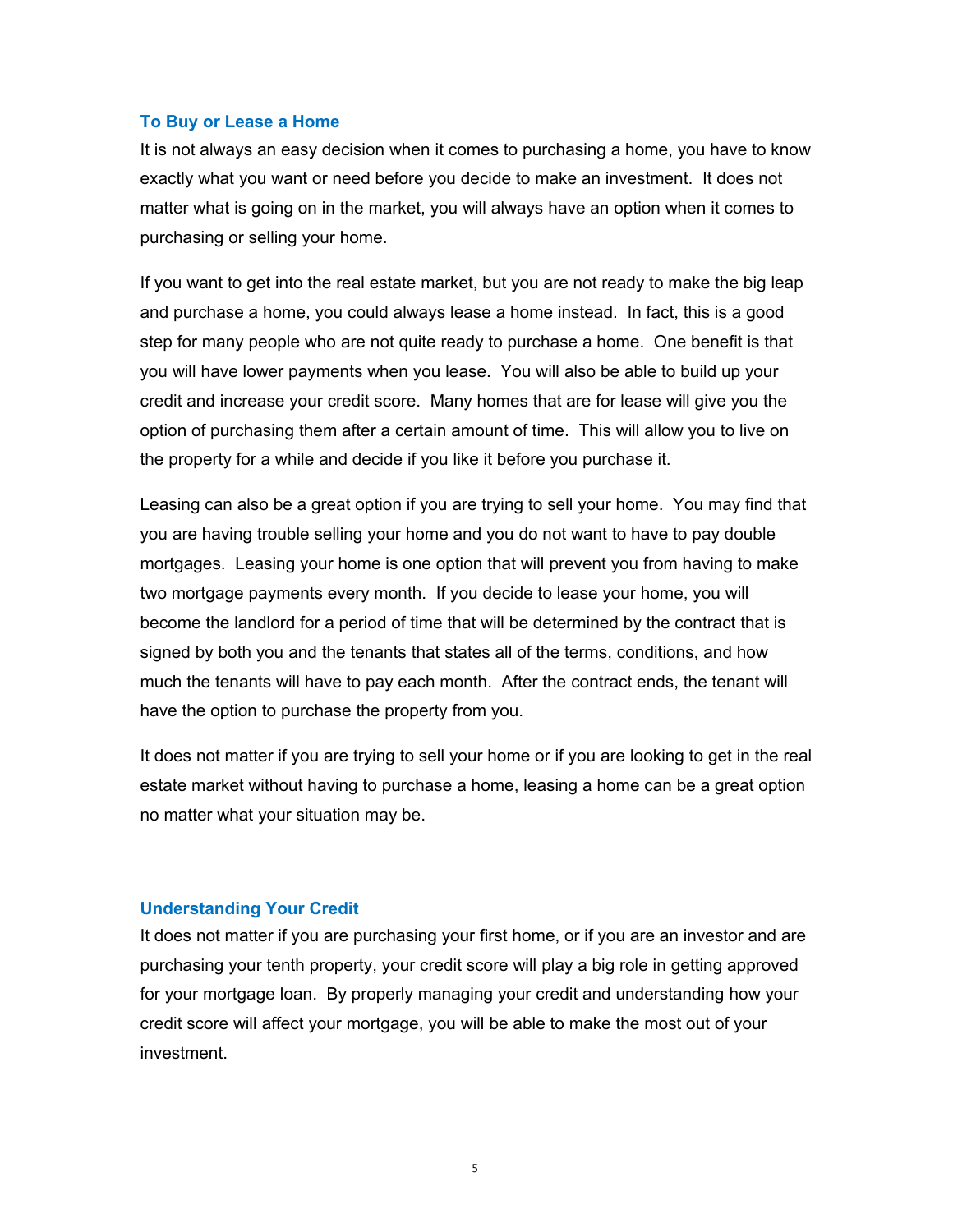Before you ever apply for a home loan, you will want to check your credit report and verify that you have the proper credit score to be able to obtain the loan that you want. Your credit score is a number that is given to you by the major credit reporting agencies based on how good your credit is. The higher your credit score, the better your credit is. There are three major companies that you can obtain your credit score from and they are Experian, Equifax, and Transunion.

By having a higher credit score, you will be able to get a better loan. Many lending companies will be more willing to work with if you have a high credit score and they will also be able to lend you a higher amount of money.

The best way to get a high credit score is to be responsible when it comes to paying your bills. You will want to avoid having late payments and large amounts of outstanding bills, like large credit cards. However, your credit score is not the only deciding factor that will determine if you are approved for a home loan. Lenders will also consider your financial stability, your income, and you job status.

By understanding how to maintain your credit and how your credit score will affect the type of loan that you will be approved for, you will be one step closer to being able to purchase the home of your dreams.

#### <span id="page-5-0"></span>**Can You Afford a Home?**

You have reviewed your credit report and your credit score is high enough for you to be approved for a home loan, the only problem is that you do not think that you can afford a home. There are many people that are in similar situations and many of these people do not invest in homes because they do not have the large amounts of money that are normally required up front. If you are finding yourself in this situation, you should know that there are programs available to help you purchase a home and stop wasting your money paying rent.

One option that you can take advantage of are grant programs. Every locality will have several different grant programs that you can apply for and most of them are easy to qualify for. The grant programs that are available will vary depending on your specific needs and your current living situation. There are some grant programs that will simply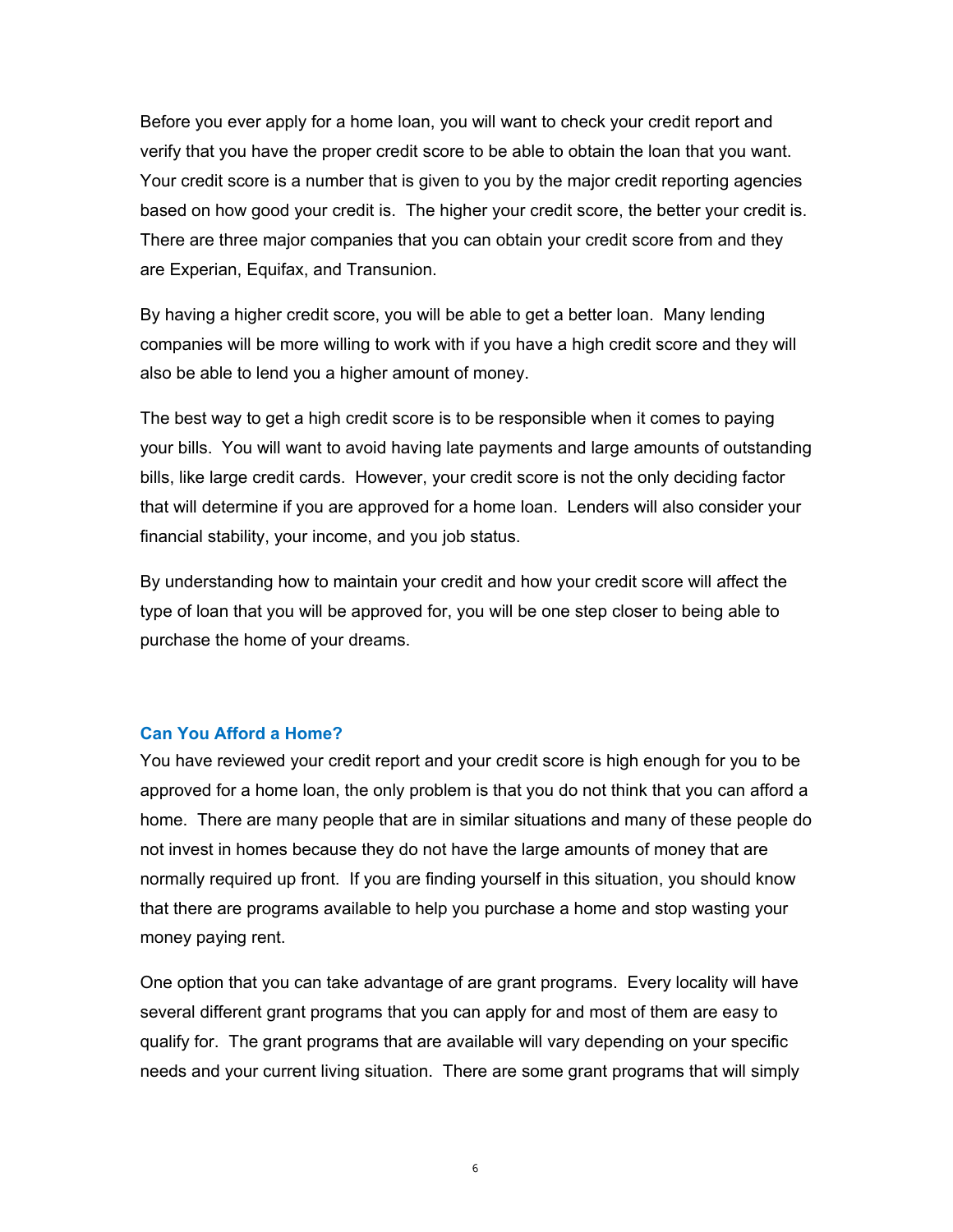give you the money that you need to purchase your first home while other programs will only give grants for special situations, like starting your own business.

If you do not know what type of grant program is best suited for you, simply ask your real estate agent. Many times they will be familiar will all of the local grant options that are available and they will be able to assist you in selecting the one that will provide you with the most benefit.

You do not have to have thousands of dollars saved up to be able to purchase a home. All you have to do is know where to look to find the assistance that you need and with a small amount of research, you will be able to stop paying rent and start applying your money toward an investment instead.

#### <span id="page-6-0"></span>**Fear of Investing**

Making the choice to invest in real estate is often a very difficult one because there are several unknown factors that have to be accounted for that will relate to your money. There are also several fears that are associated with investing in real estate.

One of the hardest things to deal with in real estate is taking a risk. To purchase a home, you will usually have to borrow a loan and if you find yourself in financial trouble later on down the road and you are unable to pay on your loan, you will be at risk of losing your home and damaging your credit. This fear may lead to you making the wrong decision about what type of loan to apply for. It is important for you to understand all of the risks that are associated with purchasing a home and also knowing how much risk you are willing to take when deciding on a loan type.

Another common fear that most people have is investing in real estate at the wrong time. If the economy is low and the market is not on your side, investing in a certain property could result in you actually losing money. Just like everything else, you will have to eventually face your fears and in doing so, you will be able to set boundaries in relation to your fears. This will enable you to not go overboard when you purchase a home, but you will also not be letting your fears stop you from making a good decision.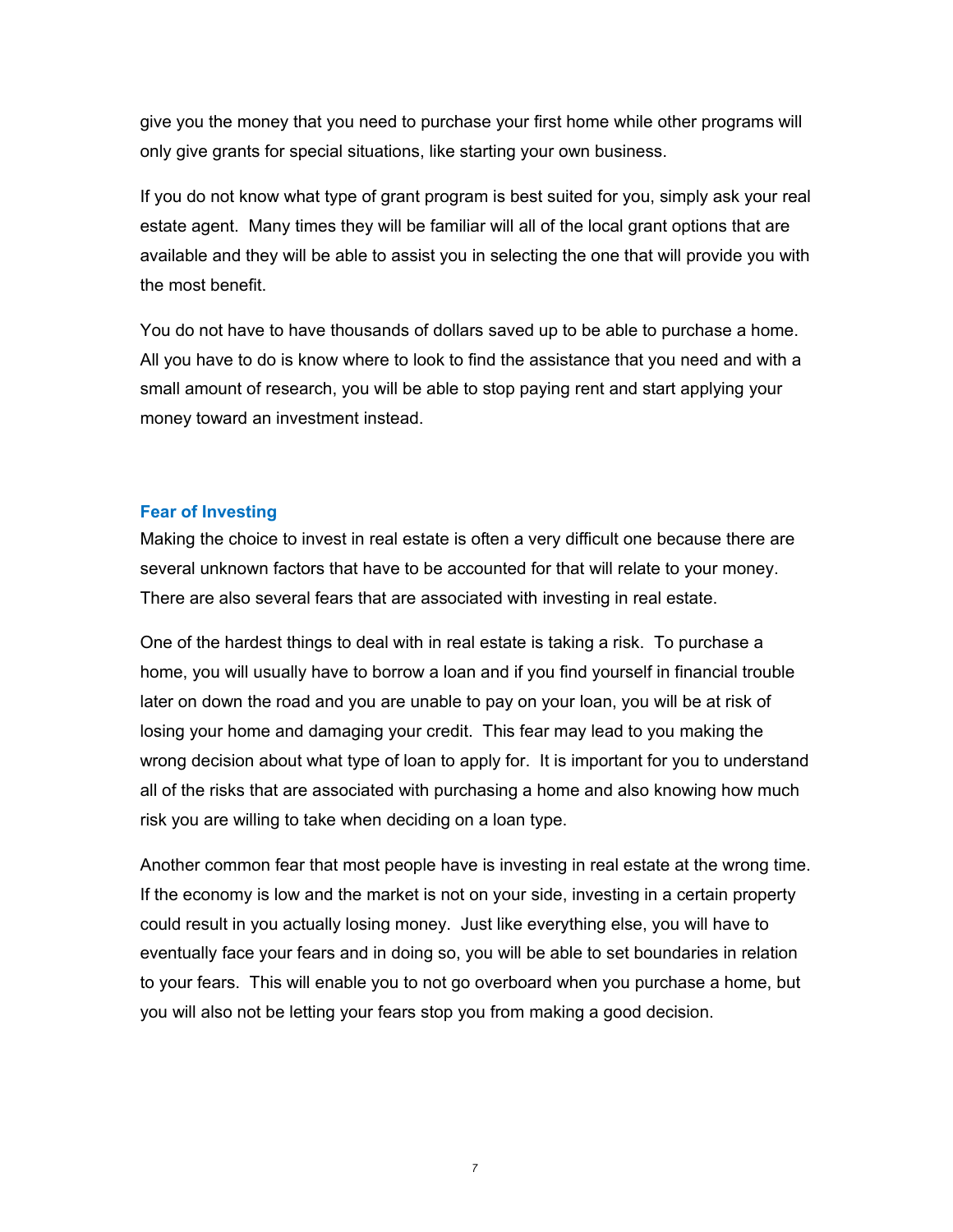There will always be some amount of risk when you are investing in real estate, but if you do your research and set realistic expectations, you will be able to make an informed decision that will result in a good investment.

#### <span id="page-7-1"></span>**Initial Investments**

Many people think when they are purchasing a home that they will only have to make one payment during the closing procedures, but this is not always the case. There are several initial investments that you will have to make as soon as the first contract is signed.

Most real estate investments will require a down payment, which includes a set amount of money that is given to the person that is selling the home. This amount of money will then be placed on your credit towards the investment that you are making. The more money that you have saved for the down payment, the better off you will be. All of the money that is placed in the down payment will have an effect on your investment later on and it can help you with the financial approvals for the loan that you are receiving.

Another set of investments that you will have to pay for is the real estate team that you assembled to help you find the home of your dreams. One example of this is the cost of the home inspection. There may also be some other extra fees that are linked to the lenders paper work and other things that are related to the contract. Every person that you hire to help you find the home of your dreams will receive a commission or part of the investment that you are making in the beginning.

It is important that you understand all of the initial investments that you will have to make before you ever begin your search for the perfect home. Setting aside a specific amount of money for you home purchase or knowing how much money to include in a down payment will help you to make the right investments from the beginning. You do not want to purchase a home and not have enough money left to get you through the door.

#### <span id="page-7-0"></span>**Knowing the Market**

When it comes to purchasing or selling a home, it is important to know if the market is right. Real estate is a profession that works directly alongside the economy and how the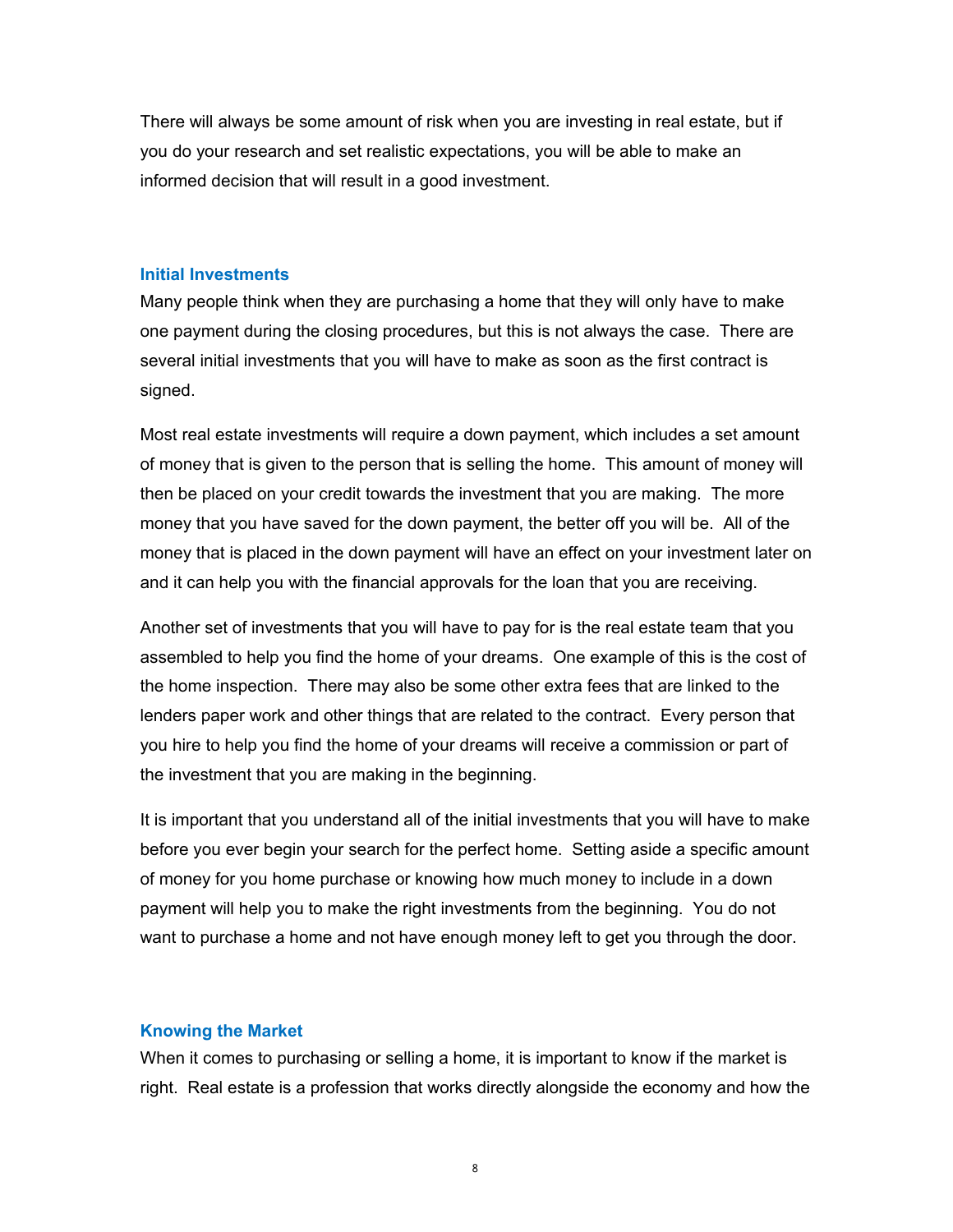flow of cash is moving through the economy will determine whether or not it is a good time to purchase or sell a home. If you want to get a good deal, you need to make sure that the market is on your side.

The first thing that you will want to look at when you are evaluating the market is the current trends. There are typically two markets that you will have to look at and both of them will be dependent on the current economy and the conditions that are linked to the different neighborhoods. The first market is the buyer's market. This is where the prices of real estate are low and a buyer will be able to easily find good deals. The second market is the seller's market. This is the market that you will want to be in when you are selling a home because the economy is in your favor.

Another sign that you can look at besides the market is the environment that you will be in. Most communities have specific types of people and demographics. If you know the demographics of an area, you will be able to make observations about the current rates and you will be able to tell when it is the best time to make a home purchase.

If you take the time to observe and do your research about the different markets and trends in real estate, then it will only be a matter of time before you are able to find what you want and get the most out of your real estate investment.

#### <span id="page-8-0"></span>**Finding a Real Estate Team**

Now that you have evaluated your credit score, budgeted some money, and evaluated the market, you are ready to find a realtor to help you find the home of your dreams. By utilizing the help of a realtor, you will greatly improve your chances of finding the perfect home and getting a great deal in the process. If you do not know what you are looking for, there are a few simple guidelines that you can follow to assist you in finding a realtor that will be able to assist you.

One of the easiest and best ways to make ensure that you are getting involved with a person that has your needs and wants in mind is to do your research. Most of the good realtors will have a reputation about how well their services are and what they were able to accomplish for other clients. A great way to find a good realtor is to ask your friends and acquaintances for a referral. A good friend will not refer you to a realtor that did not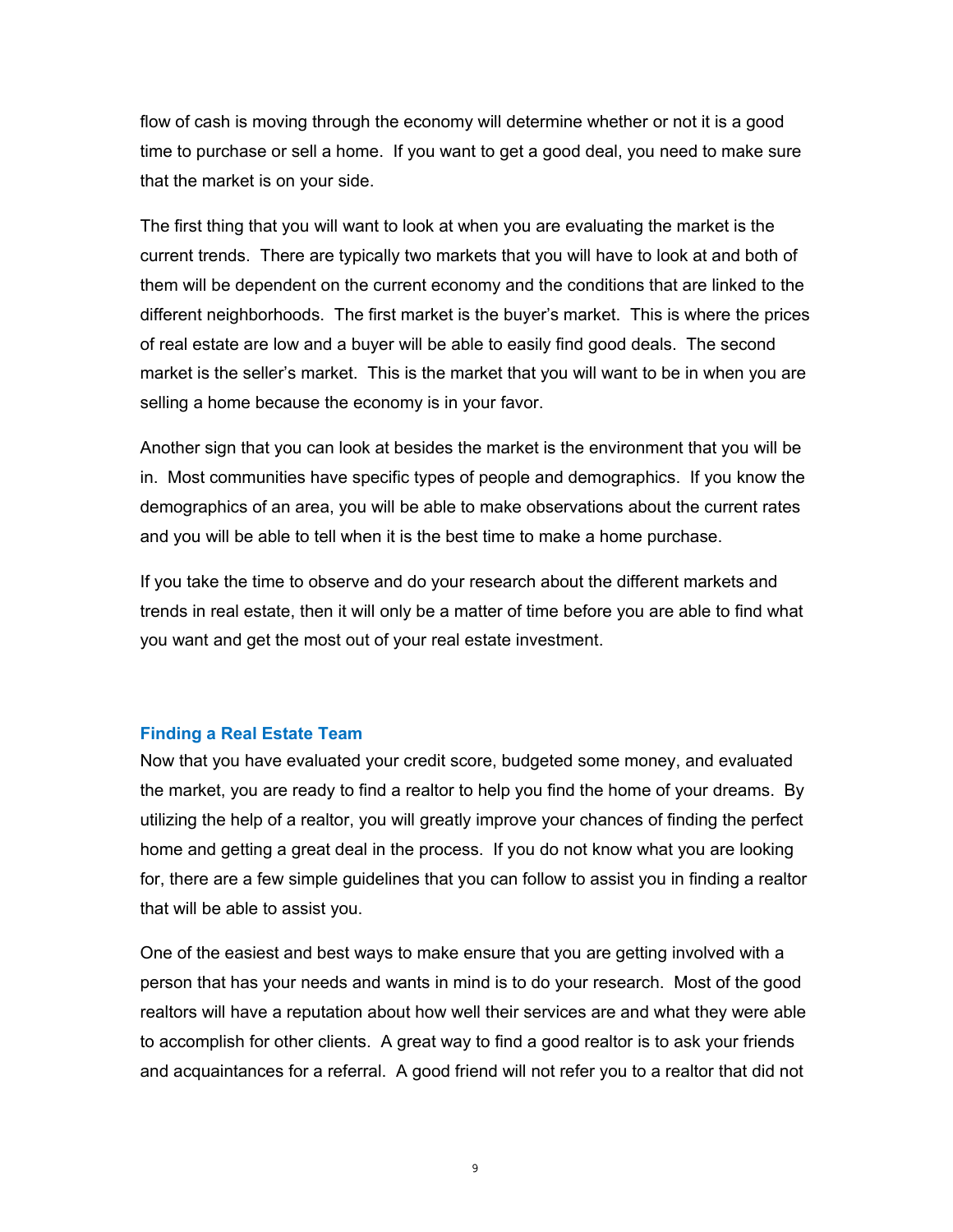do a good job. You can also use the Internet to help you find the right realtor, or to possible eliminate some people that you do not think will work well for you.

You do not have to base your decision on what the realtors tell you, you can also look at how they have had their services set up and look at their performance record. The longer they have worked in the area, the more they are going to know and they will be able to better assist you than a realtor that is new to the area. One of the most important factors that you will need to consider when selecting a realtor is the commission that they charge. This will make a difference in how much you end up paying for your home.

If you are a first time home buyer, it is important for you to know the standard procedures that are associated with utilizing the help of a realtor. For example, you should not have to sign a contract at the beginning of the deal and you should not have to provide any money until you have found a home and signed a contract with the lender. If you do not feel comfortable with a certain realtor or how they are conducting their business, it is best not to use them. The real estate market is a very competitive one and you should be able to find a realtor that is going to listen to your needs and wants. A good realtor is going to help you find the home of your dreams and not take advantage of you because you are new to the home buying process.

You may also want to find a real estate broker as well as a real estate agent, or someone who can serve as both. A real estate broker will be able to sell you one of their properties directly without having to go through a third party and they will also be able to show you many different properties that are available. This can be very advantageous because you will not have to deal with a third source which means that you will be able to save money.

One person who usually works behind the scenes is the real estate bird dog. The main job of a real estate bird dog is to find property for individuals or companies that want to invest in real estate. Once they find a property, the investor will then pay them a service fee and then the real estate bird dog will no longer have any attachment to the property that they found. Real estate bird dogs can be a great resource because they will often find homes for sale that are not with in plain sight. For example, they will find homes that are for sale by owner or homes that have been foreclosed on by the bank. The real estate bird dogs will then pass the information on to individual investors or to real estate companies for a fee.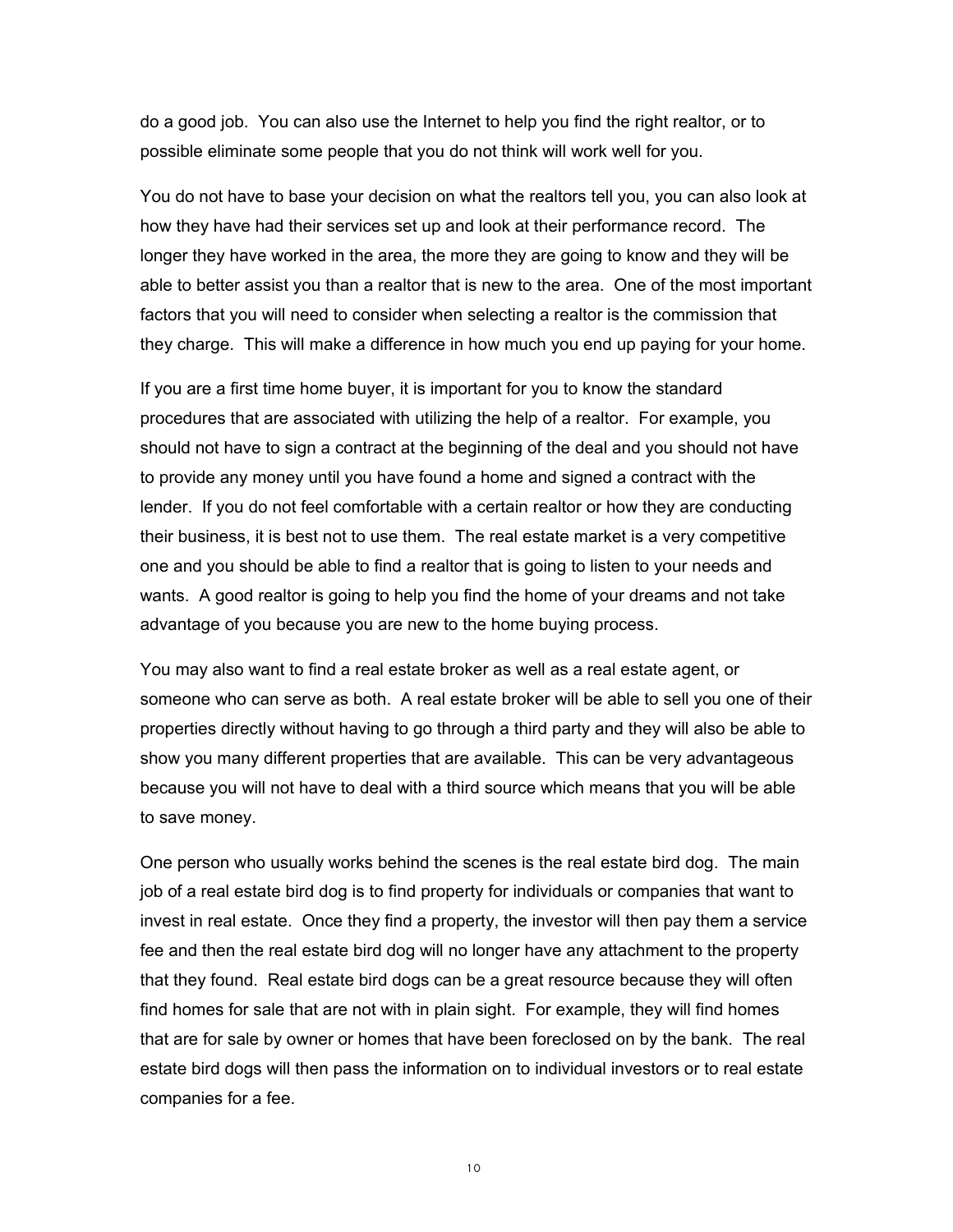A very important person to have on your real estate team is an inspector. An inspector's job is to go into the home that you are interested in purchasing and to find everything that might be a large problem before you commit to buying the house. They will look over all of the major systems like the electricity, water supply, plumbing, furnace, and the home's foundation and roof. This will ensure that everything in the home is up to code and will not cause you any problems after you move in.

If the inspector does find something wrong with the house, you will have the ability to ask the current home owner to repair the problem, or ask for money back so that you can perform the repairs yourself. You could possible save yourself thousands of dollars by having an inspector evaluate the home for damages and because of this; you will want to make sure that you have a good inspector reviewing the home.

It will either be up to you or your real estate agent to find an inspector. If the real estate agent hires the inspector, they will be responsible for paying them and the cost will then be added into the fees that you will have to pay the real estate agent. If you choose to hire an inspector, you will be responsible for paying them up front as contract work. It is very important that you find an inspector that will do a thorough job and that they have your best interest in mind. By utilizing the services of a good inspector, you will be ensured that you will be able to move into your home and not be surprised by any unplanned repairs.

The last, and probably the most important, member of your real estate team is the lender. Many times, the lender will be a bank that works through a lending company. It is important that you choose a lender that understands what type of investment you are making because this will determine what type of loan you are approved for, but how do you choose a good lender?

There are several things that you will want to look at before choosing a lender. The first thing that you will want to look for when choosing a lender is the types of loans that they offer and the policies that are set next to them. The loan that the lender offers you should fit your individual needs and circumstances and provide you with the benefit of the financial world. This does not mean that the lender should only provide you with the loan types; they should also inform you of any extra fees that are attached to the different loans and explain how these will differ with you. You should also find out if there are any pre-payment penalties and rate locks that may be attached to your loan.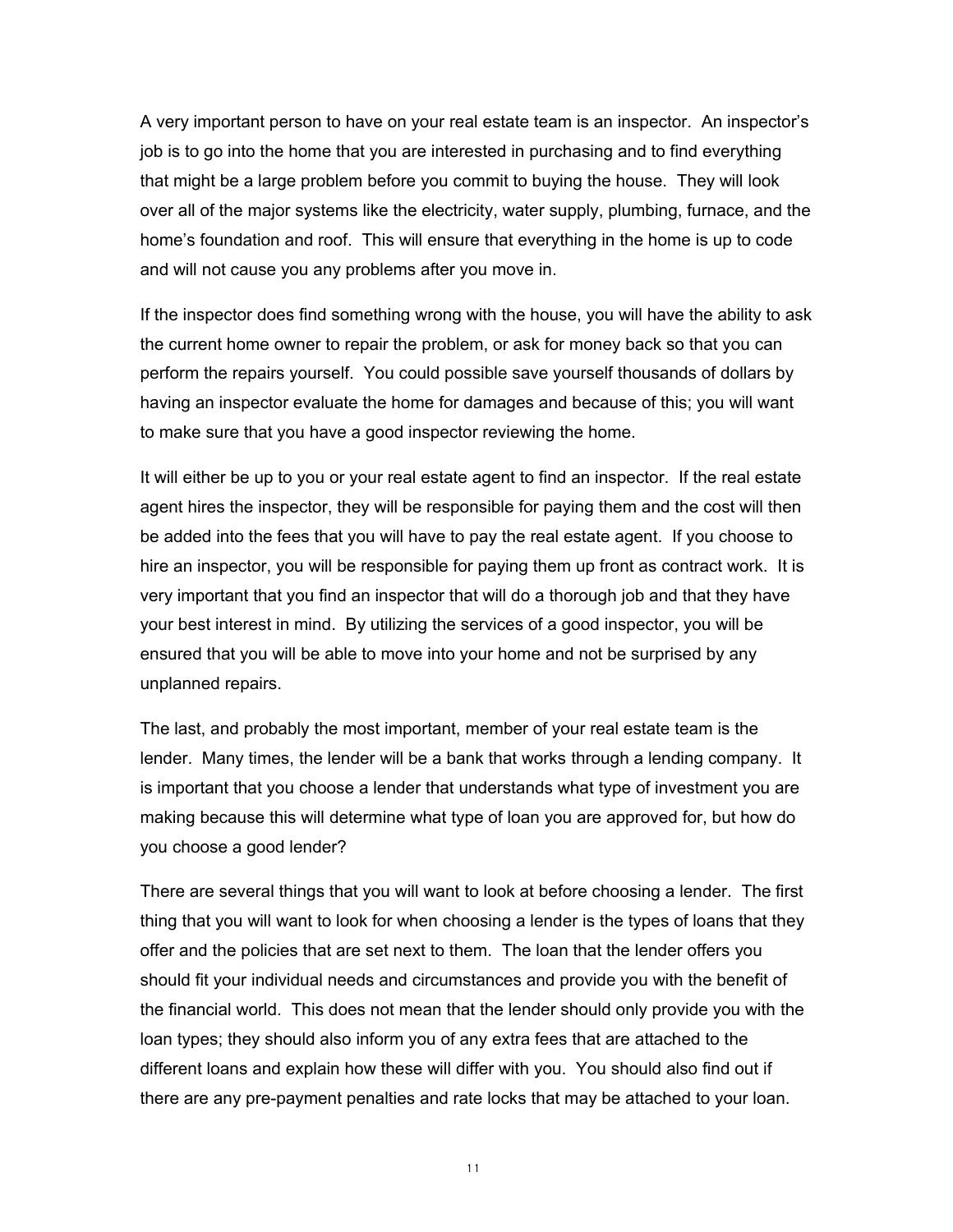You should also find out what your lender can do to benefit you. Many times you can have discount points added to your loan and possibly lender guarantees. All of these benefits will help to lower the rate of your loan and will help to improve your credit. It is important to make sure that no matter what loan you select, you will not be penalized for anything and that you will benefit from the loan that you are getting.

If you want to purchase real estate, it is important that you have the right people working with you so that you will be able to achieve all of your goals. By using the right people, you will be able to move along faster and more efficiently, but if you choose the wrong people, you may never find exactly what you are looking for.

#### <span id="page-11-0"></span>**Home Owner's Insurance**

Once you have purchased a home, with the help of your real estate team, you will want to make sure that you have the proper home owner's insurance. Most lending companies will require that you carry some type of home owner's insurance for the entire length of the loan to protect both you and the lenders in the case of an accident. Many times, the home owners insurance is chosen during the final closing of your home. This is to protect both your assets as well as the lending companies' assets. Choosing the right home owners insurance will ensure that you are protected against any type of natural disaster or accident that may happen.

Home owners insurance is divided into many different categories with all of them being beneficial in different situations. You will have to decide what type of coverage is most important to you. The easiest way to do this is to first add in how much you own and the value of your home. This will allow you to choose a policy that will cover all of your current expenses and that you will be able to receive some type of return on everything that you already own.

Another factor that you must consider when you are purchasing home owners insurance is the different types of coverage that are offered. Many companies will have several different categories of insurance that you can choose from according to the types of things that you currently own and how this relates to what you will need replaced in the event of an accident. Once you have determined the value of all of your possessions,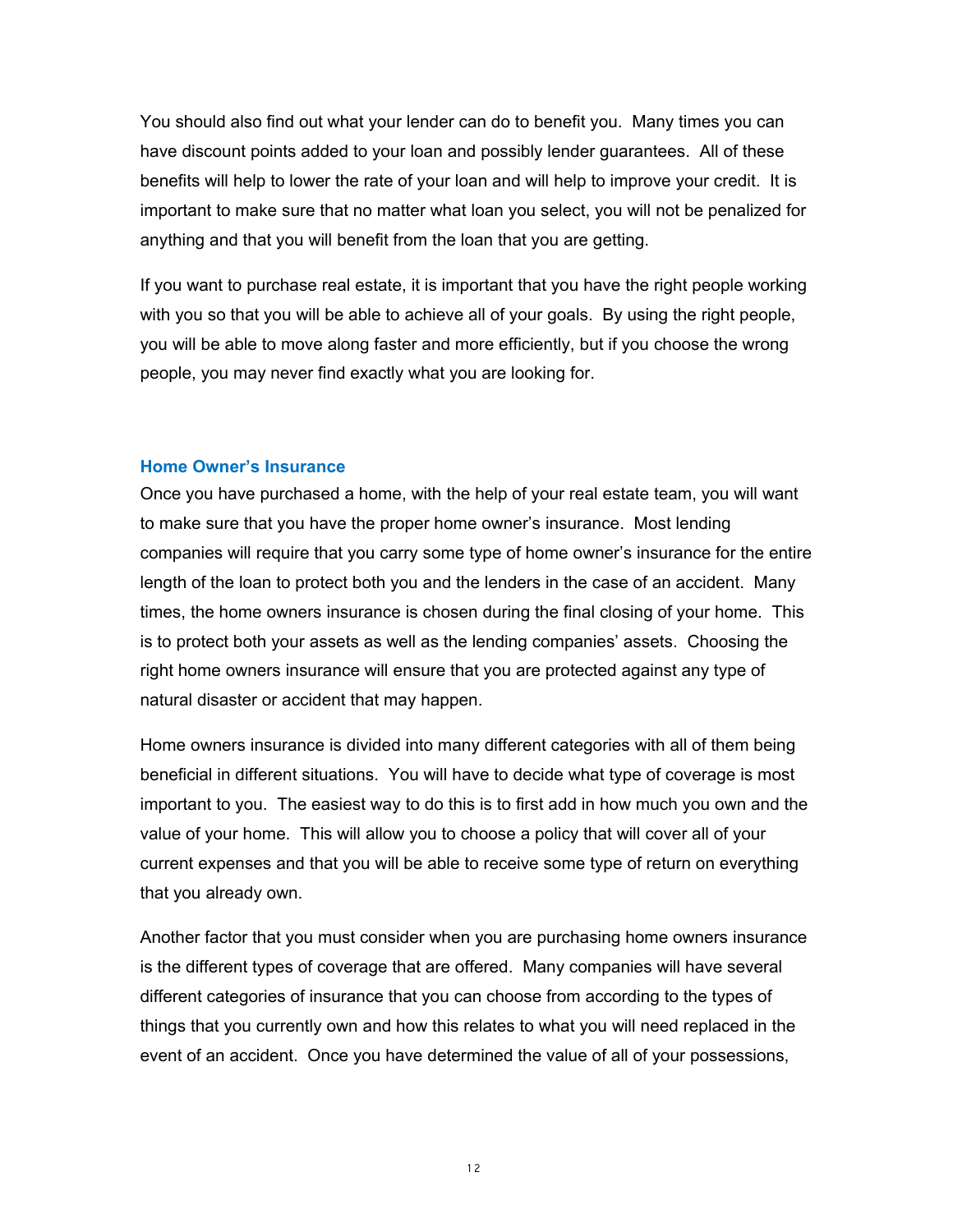you will then want to add in what you know you will want covered and then determine which category of insurance this will put you into.

Purchasing home owners insurance is one way that you can ensure that your real estate investment is covered in the event of an accident. If something does happen, you will have peace of mind knowing that your property and possessions can be repaired and replaced and you will be able to move on with your life.

# <span id="page-12-1"></span>**Chapter 2**

# <span id="page-12-0"></span>**Loans**

It can be very difficult to find the home of your dreams, but it can be even more difficult to choose a loan that is suited for you specific needs. There are many different types of loans that are available depending on your situation and the length of these loans will also vary depending on what your income is and several other factors. It is important that you do your research and become very familiar with the different types of home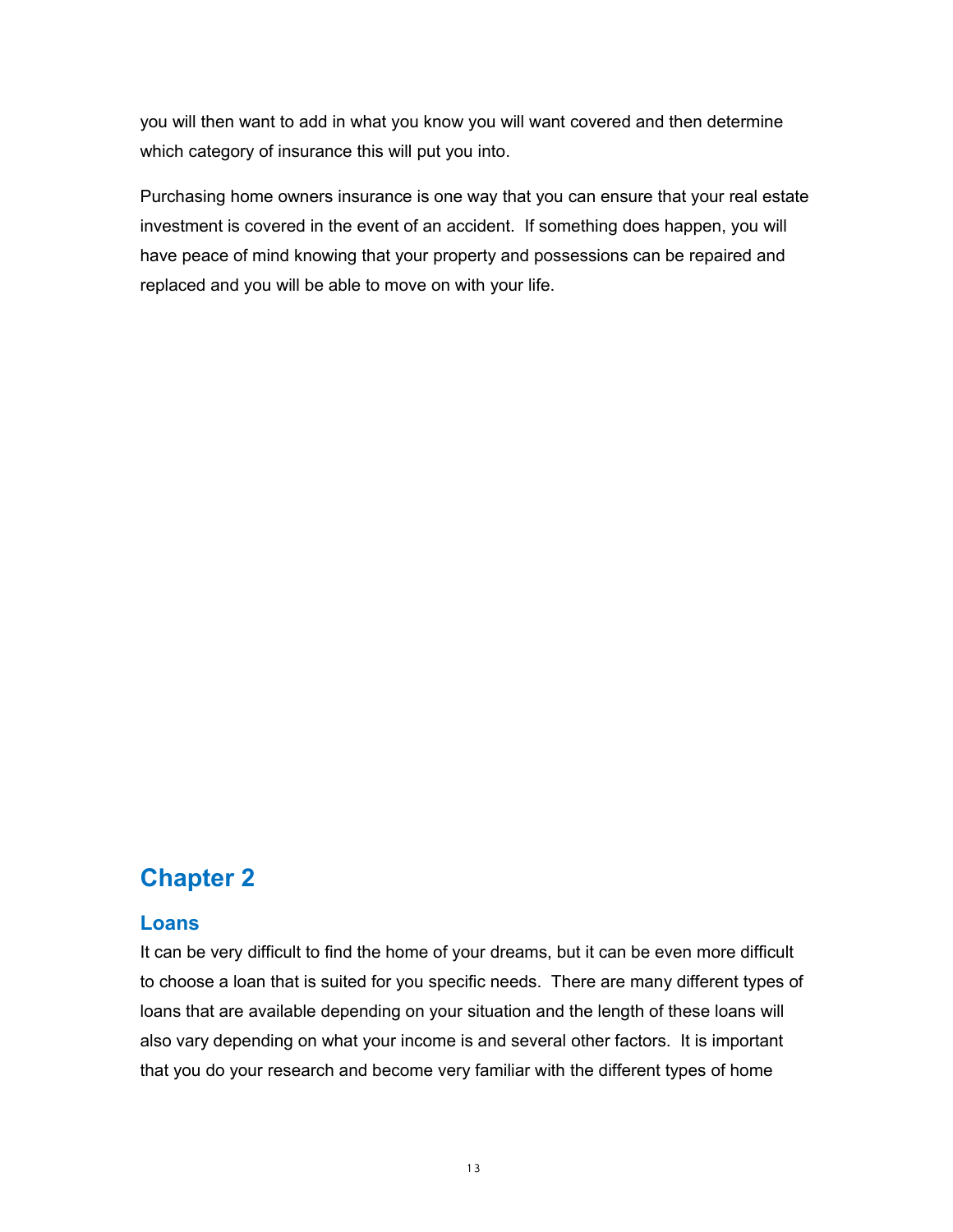loans that are available before you sign on the dotted line. If you do not know all of the details of your home loan, you could regret your decision for years to come.

#### <span id="page-13-0"></span>**Loan Prequalification**

One thing that you should consider doing before you start looking at homes to purchase is to get pre-qualified for a home loan. This can prevent a very embarrassing situation that could happen when you are trying to purchase a home. You do not want to sign a contract on your dream home and then have the lending company tell you that they will not be able to approve the loan because you do not qualify for a home loan for one reason or another. By getting pre-qualified for a home loan, you will know exactly how much money you can spend on purchasing a home and you will also know that you will be approved for the loan when it is time to close on the home.

Loan pre-qualifications will determine if you have the financial ability to invest in a home or any other type of real estate property. If you have the right pre-qualification, you can be guaranteed a specific amount of money and there will be nothing stopping you from moving into the home of your dreams.

The first thing that most lenders use during the pre-qualification process is how much money you earn each year from your employer. By knowing this, it will allow the lenders to determine how much you will be able to spend on a loan payment each month with regards to all of your other financial commitments. All of your personal debts like car loans and credit card expenses will be used to calculate an exact figure that will be used to help the lenders determine what type of loan is best for you.

Once all of these different items have been factored in, the time frame in which you will pay your loan will also be factored in. This will give the lending companies a good idea of how much you will be able to pay and also how this will relate to the debt and finances that you already have coming out of your pocket every month. All of these factors will be determined by using formulas that will relate how much money you are making in relation to how much you will be able to pay toward the balance of your loan. This means that the lenders personal feelings will not play any part in determining how much money you will be approved for.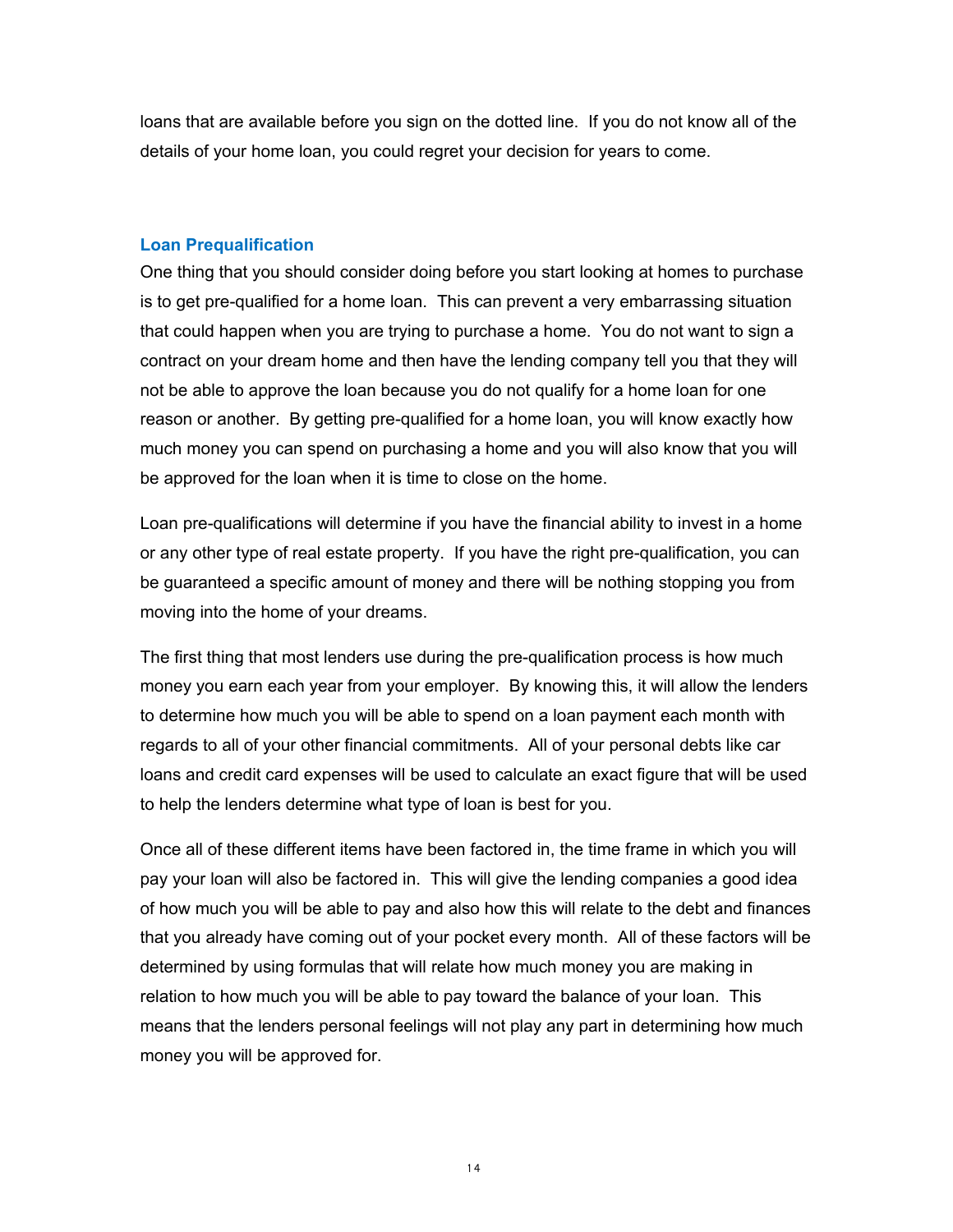If you want to take the right step toward choosing the right loan, the becoming prequalified is the first thing that you should do. This will allow you to move forward and not have any fear of being turned down for a loan during the closing period. By knowing what to expect, you will be able to properly prepare for the process of applying for a loan and moving into the home of your dreams.

## <span id="page-14-0"></span>**Ten Loan Terms That You Must Know**

Everyone knows that you should never sign a contract without first reading it. This is especially true of signing into a loan because you could end up losing a lot of money if you do not understand what you are signing. There are several terms that you should know and also understand how they will apply to your specific situation before you ever sign on the dotted line.

- Interest Rate The interest rate is the percentage of your loan that is added on every month and this rate will vary according to the economy and your credit. The interest rate will make a difference in your monthly payment. The higher the interest rate is, the higher your monthly payment is going to be.
- Fixed Rate A fixed rate is an interest rate that will remain the same for the entire length of your loan.
- Variable Rate A variable rate will change according to the economy and the charts that state what the rates should be for interest. A variable rate will usually change every year and will adjust according to a specific given range of percentages.
- Principle The principle is the amount of money that you will be paying on your actual house. The amount that you pay on your principle is what you will see in the end as your investment.
- Escrow The escrow is very similar to a savings account of your loan. The amount that you put in escrow will accumulate without paying directly into the loan. At the end of the term, you can use it to finish paying off the loan or you can invest it in another loan. This is also how most home owners choose to pay for their home owners insurance and the taxes each year.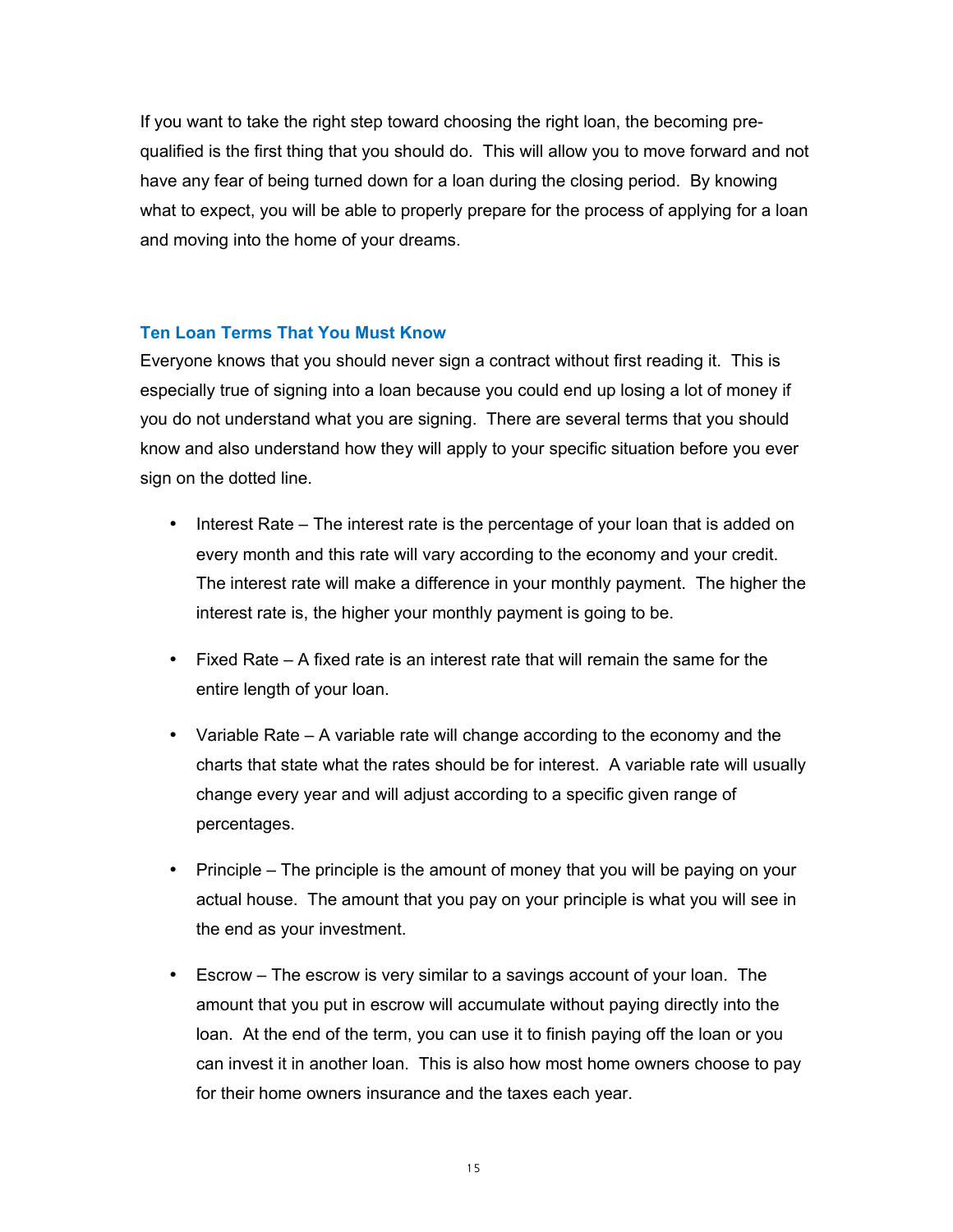- Title The title is an official piece of paper that will be issued to you after you have finished paying for your home. The title will state that the property belongs to you.
- Deed A deed is most often used as a title for a commercial area. Instead of giving ownership, it will show that the given property is leased to the person who is using it as a business.
- Home Equity This is a lone or line of credit that you can get for your home. It will finance up to eight percent of your other loan and will be paid back at a later date. This is a good loan to use if you want to consolidate loans or invest more into the property.
- Appraisal An appraisal is an estimated value of what a home is worth and is determined after an inspection of the home is made.
- Equity Equity is the actually amount of the property that you own, most likely, it is what is being paid off of your principal amount when you make your monthly payments.

It is important that you know the meaning of these basic terms so that you will be able to expand on your knowledge and be able to find the exact loan that will best fit your needs.

## <span id="page-15-0"></span>**Deciding on a Loan**

Deciding on the type of loan that you will benefit the most from is not always an easy decision. Usually there are several loans that have their benefits and downfalls. What you have to decide on is which loan has the most benefits and the fewest downfalls for your specific situation. Before you sign on the dotted line, you will want to make sure that you carefully evaluate you individual needs and wants. The main purpose of a loan is to help you financially in more than one way.

One thing that you should consider when deciding on a loan is how long you plan to stay in a particular area. If you do not plan on staying in a particular area forever and plan on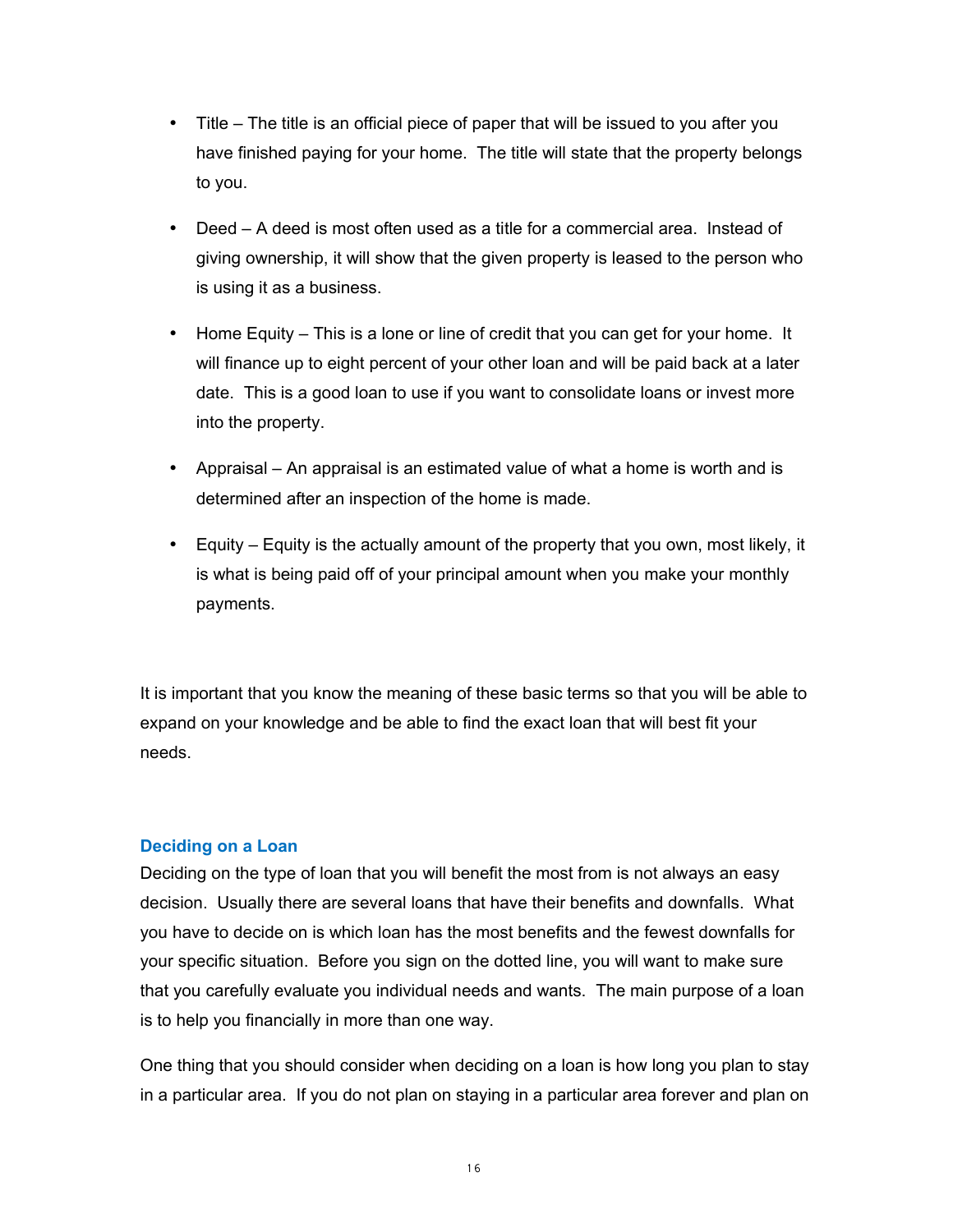moving after a few years, you will want your records from the loan to show that you have invested in the property. In this particular situation, you should try and borrow a loan that will allow you to pay unlimited principle while you are there so that you will be able to benefit from your investment when it is time to move.

Another thing that you have to consider when deciding on a loan is how much you will be able to pay on the loan each month. If you are able to pay a large amount every month, then you might want to consider a more stable loan that has a fixed interest rate. On the other hand, if you are not in a financial position that will allow you to pay a lot now, but you know that later on down the road you will be able to pay more, you could get a loan that will increase by percentage rate over time. You could be in a situation where you expect your income to increase over time. If this is the case, you could consider a balloon. This type of loan will have you pay a large amount during the closing of your home.

It is important for your financial well being to choose a loan carefully. If you are not sure what type of loan you will be able to benefit the most from, your lender will always be available to help you with all of your concerns and to answer any questions that you will have throughout the process. By keeping yourself open to all of the different options and understanding your financial position, you will be able to invest your money the right way and you will be able to build your investments into larger profits over a period of time.

#### <span id="page-16-0"></span>**Types of Loans**

Many people think that when it is time to apply for a home loan that there is just one standard loan type that everybody applies for. It would be a much simpler world if that were the case, but it is not that simple. There are several types of home loans available that you can apply for if you are purchasing a home and there are also home loans available that you can use to finance home improvements or to consolidate all of your bills.

#### *Balloon Loans*

Balloons are a type of loan that will give home owners a lower monthly payment by consolidating a specific percentage of the loan each month. At the end of the loan, you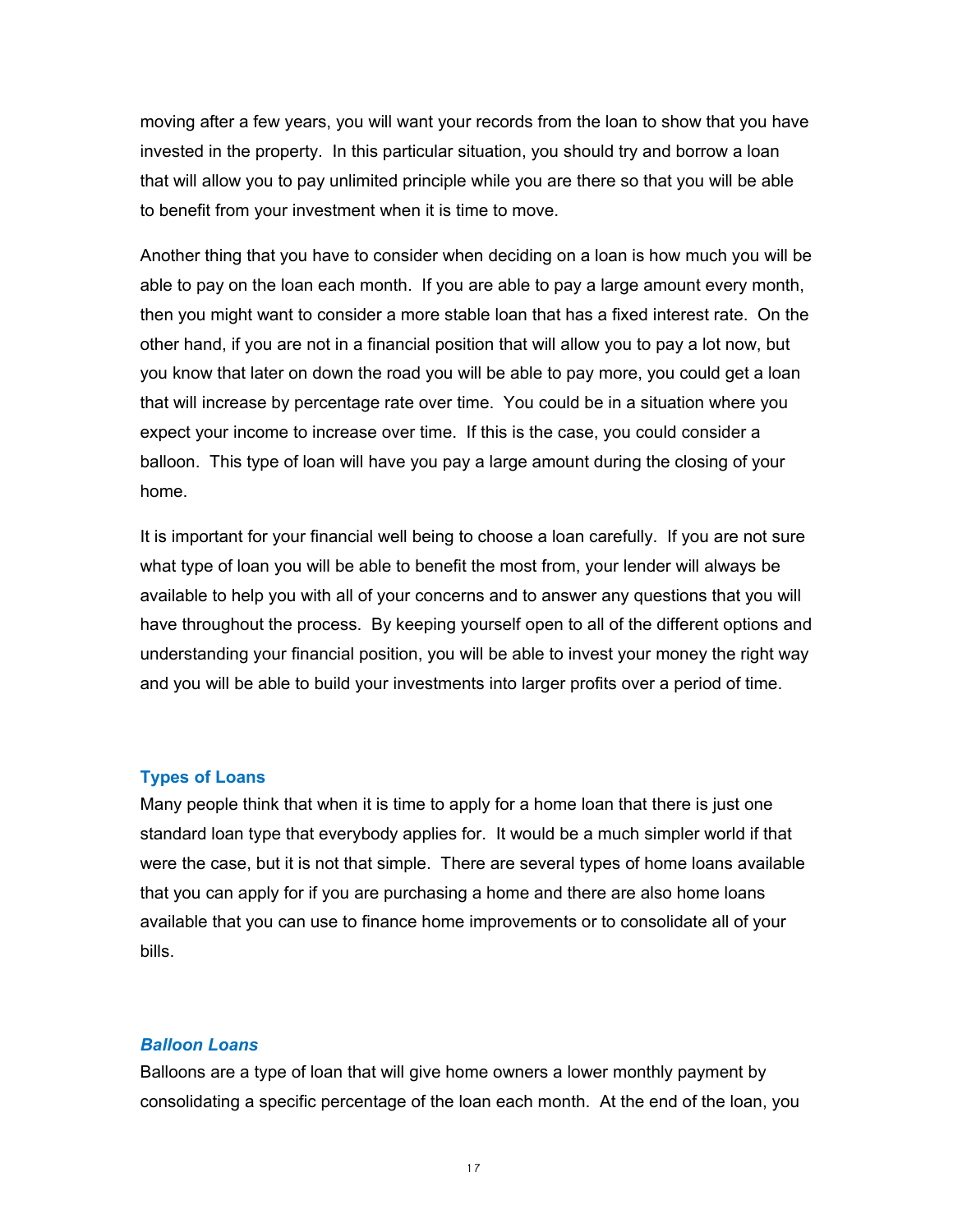will have to pay the additional percentage that is left. Normally, this is equal to about fifty percent of the original amount that you borrowed.

Balloons can defiantly work to your advantage if you have the correct finances in place. If you do not have a large amount of money at the beginning of the loan, but you know that at the end of the loan you will have an excess of cash, then having a balloon loan will be able to save you money now (when you need it) and it will also give you the opportunity to build your credibility with financial investments later.

If you do not know what your financial situation will be in a few years, then a balloon loan could actually cause you more harm than good. You will be expected to make a very large payment at the end of the loan and if you do not have the money that is needed, you could end up in debt and you would not be able to make a future investment on another house. In relation to this, if you are making a specific amount of money now, but you know that you will be making more in the future, then you could use a balloon to stabilize you financial condition and start earning a return on an investment.

Balloon loans can be a great option for individuals who are short on money now, but know that they will be rolling in cash later on down the road. By using a balloon, you will be put into a situation where your monthly payment can more than double at the end of the term. By understanding all of the ups and downs of balloons and being realistic about your own financial situation, you will be able to find the best outcome to your specific situation.

#### *Interest Only Loans*

One of the major types of loans that are offered to individuals today are interest only loans, but what is an interest only loan? An interest only loan is a type of loan where you will first pay off the interest that is added by the lenders as a percentage to your loan. Once all of the interest is completely paid off, then you will start paying on the principle amount of the house.

If you are considering borrowing an interest only loan, you will want to make sure that the standard interest rates at the time you take out the loan have a lower percentage. When you are choosing an interest only loan, it is important to know that there are two types of interest rates that may be applied to your loan. The first type of interest rate is a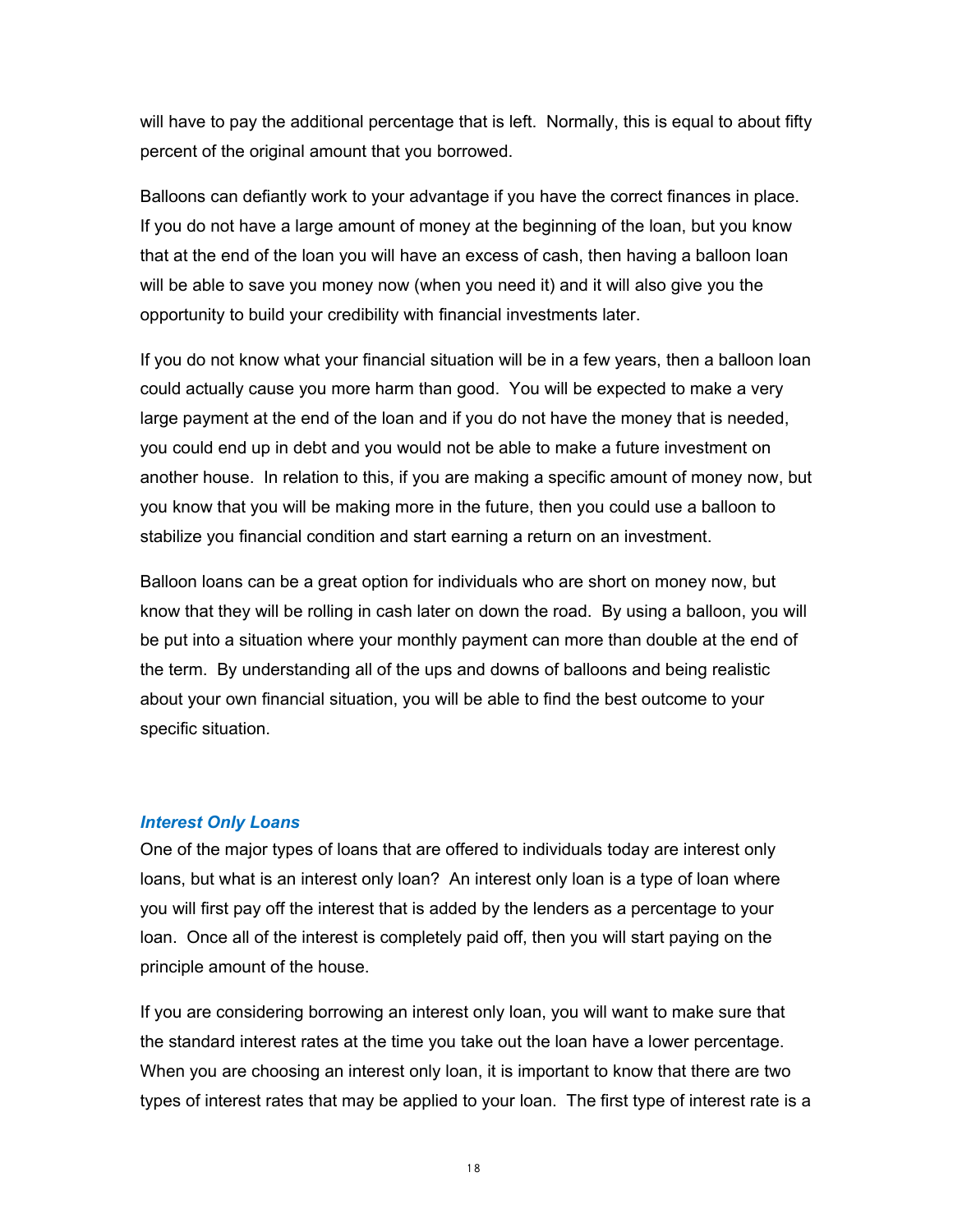fixed interest rate which means that the percentage you pay will remain the same the entire time that you have the loan. The second type of interest rate that is available is a variable interest rate. This type of interest rate will fluctuate according to the current economy. This type of interest rate can be beneficial because there will be times when you will be paying a smaller monthly payment, however there will also be times when you could be paying a very high monthly payment and if your financial situation will not allow for large changes in your monthly payments, then a variable interest rate loan would not be the best option for you.

The interest rate that you get with an interest only loan will initially be determined by the lender and how they decide to set up your loan. The amount of the down payment that you make toward the purchase of you home and the rules that are set into the loan will also have an effect on how much your monthly payments will be. If you want to ensure that you are getting the best possible deal, then it is important that you know and understand what all of the individual rules are. If you do this, you can make sure that your payments are going to be beneficial to you as well as everyone else.

#### *Home Equity Loans*

Home equity loans can be very beneficial to people who want to make repairs to their homes or who want to consolidate all of their bills into one monthly payment. A home equity loan is a loan that will allow you to borrow money against your first home loan. For example, if you already have a home mortgage, you can take out a second loan against the first mortgage, known as a home equity loan. You will be able to borrow up to eight percent of your first loan in order to accomplish your investment goals.

Home equity loans can be used for many things besides home repairs and bill consolidation. You can use home equity loans as a way to invest in your home so that it can be improved which will allow you to make a larger profit off of the changes that you make to your home. If you choose to use a home equity loan to consolidate your bills, you will be building up your credit which will result in a higher credit score. This will give you a better standing when you are ready to make another investment.

One thing that you must consider before borrowing a home equity loan is whether you will be able to profit from it. Many people will borrow home equity loans and not be able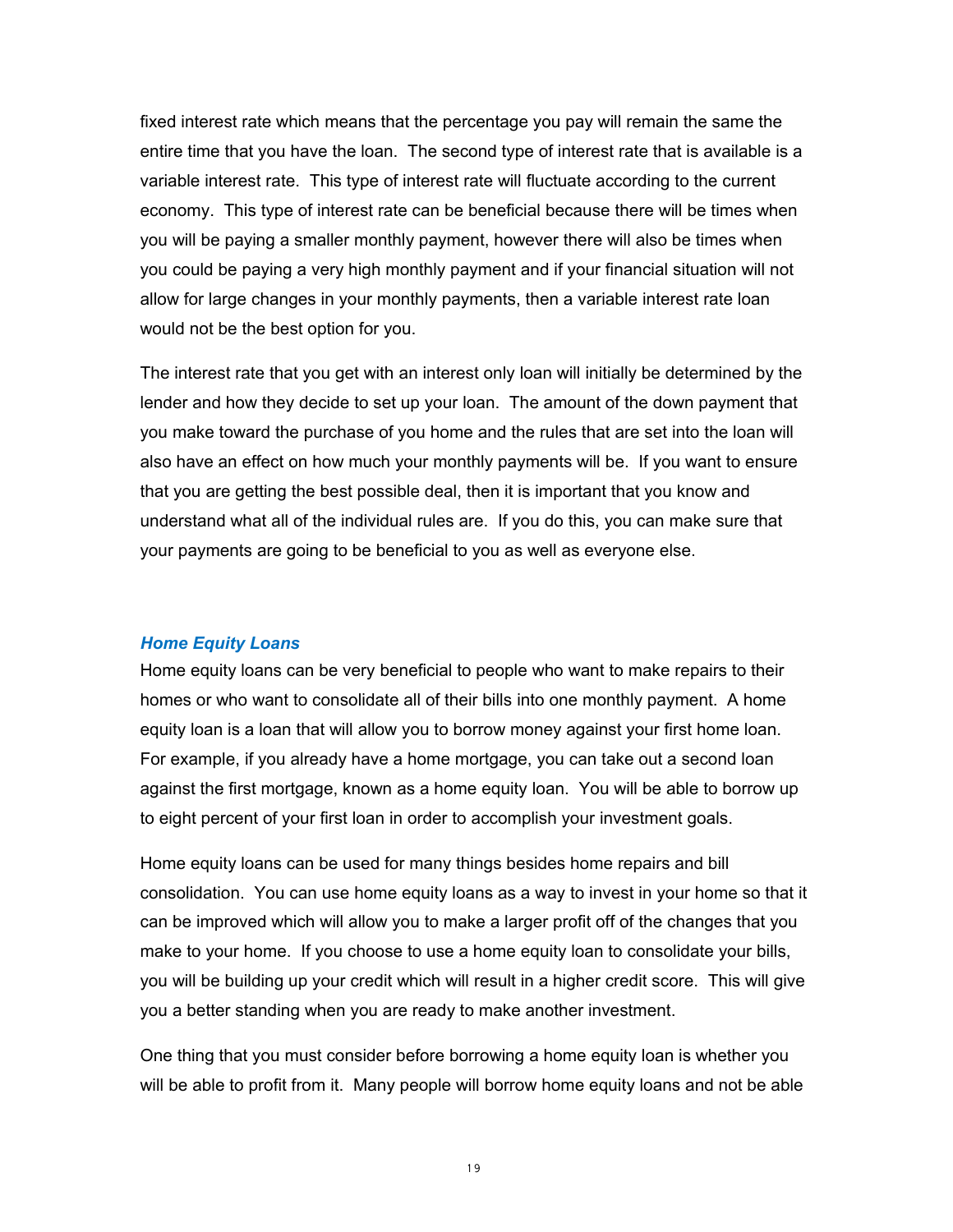to make the payments on them. This will only add the debt that they already had and will damage their credit in the process, making it very difficult to make future investments. Because the loan is taken out against your home, if you are not financially stable and able to make the required payments, you could end up having your home repossessed by the lenders. It is very important that you understand all of the risks that are involved in home equity loans before you sign on the dotted line. If you know all of the ropes of this type of loan, you can easily benefit from the various things that it has to offer.

#### *Home Equity Lines of Credit*

It seems like you are always spending money just as fast as it is coming in and sometimes you will be forced to spend money faster than you can earn it. One way to ensure that you will always have a steady flow of money when you need it is by applying for a home equity line of credit.

There is a difference between a regular home equity loan and a home equity line of credit. With a regular home equity loan, you will be given a lump sum of money all at once. With a home equity line of credit, the balance will shift as you pay back the loan. You will be approved for a certain amount and you will then be able to borrow the entire amount or a portion of the amount. As you repay the amount that you borrowed, the amount that is available to you will increase, much like a credit card. With a home equity line of credit, you can borrow the amount that you need at a particular time and leave the rest in the bank for future use.

The major advantage of having a home equity line of credit is that you can use it just like a credit card. Once you have been approved, you can use as much or as little of the amount that you like. If you choose not to use the entire line of credit, you may use the money later on down the road to make more investments. If you decide to sell your home, you will only be responsible for the amount that you have spent with your line of credit, not the entire amount that you were approved for. Another advantage of using a home equity line of credit is that it is not a risky as other types of home equity loans because you can only take out the exact amount of money that you need and you will have the ability to pay back the money as you want.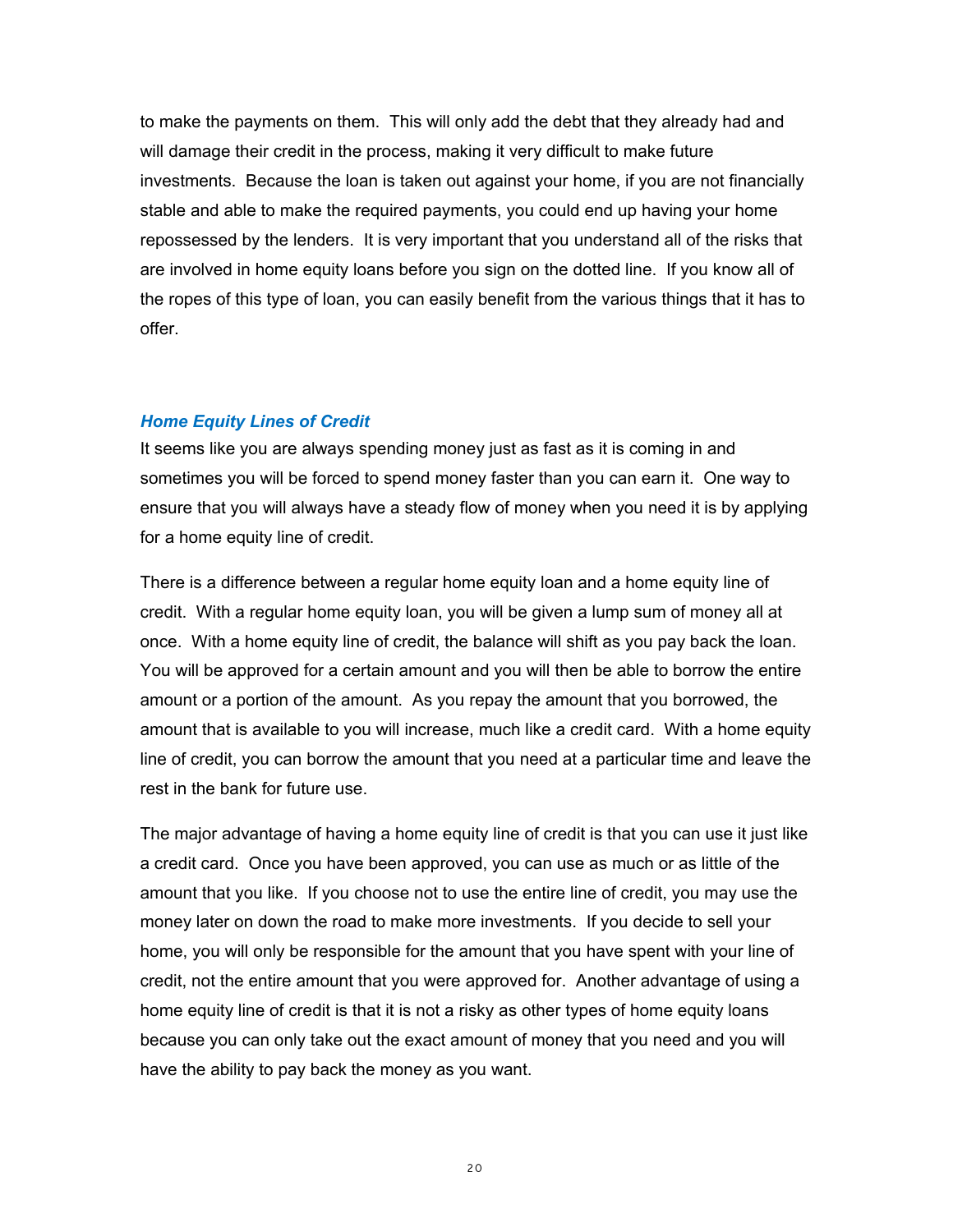## *Loan Divisions*

Any type of loan that you borrow will have different divisions that will determine how your monthly payment is applied. If you know what all of the different loan divisions are, you will be able to make an informed decision when choosing a loan that is best for your specific financial situation.

The first way that a loan will be divided is by the principle which is the amount that you will pay toward the homes total worth. With every payment you make, you will be paying a percentage of this amount. The second division in most home loans is the interest rate. This is the percentage of your monthly payment that the lending company will keep because of their ability to loan you the money.

Each different type of loan that is available will have different rules in each division that will determine how you pay both the principle and the interest. All of the different rules and regulations will determine the way that your payment is applied to each of the divisions. There are different limitations for timing and the amounts of money that you are able to pay are both added into the loans. This could mean that the interest rate or the principle will change over a specific amount of time.

The main thing that you will need to consider is how you will be paying off your home and where your money will be going. Each different part of the loan will be an investment that will show your ownership of the home at some point in time. If you want to ensure that you are getting the best deal that is available to you, it is important to make sure that you understand how each different part of the loan will work.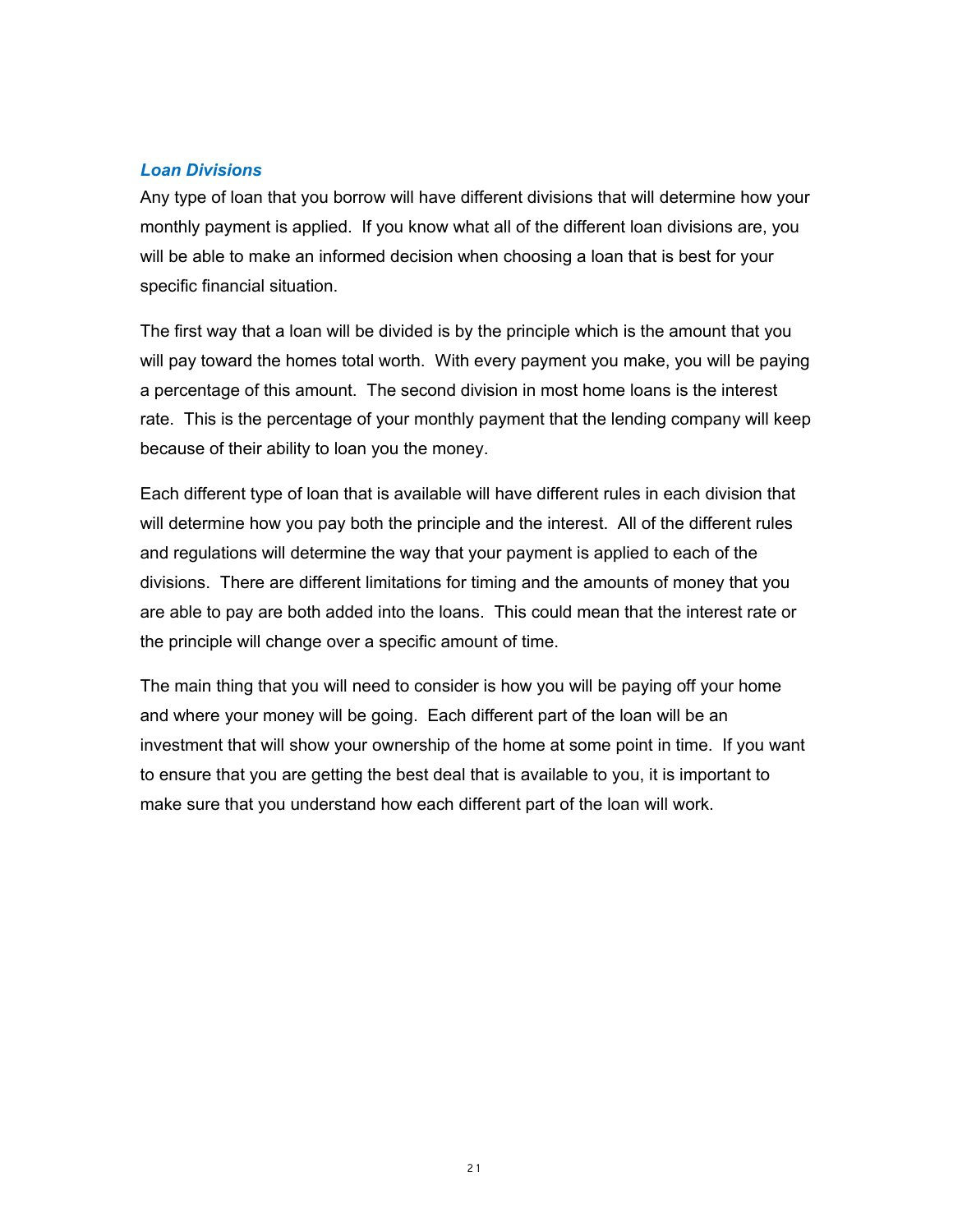# <span id="page-21-1"></span>**Chapter 3**

## <span id="page-21-0"></span>**Real Estate**

Now that you have taken all of the preliminary steps that are required to become a home owner, it is time to actually choose a home or other type of real estate property to invest in. It does not matter if you are just looking for a home for you and your family, or if you are looking at investing in real estate to turn a profit, you are certain to be able to find the perfect property to fit all of your needs and wants.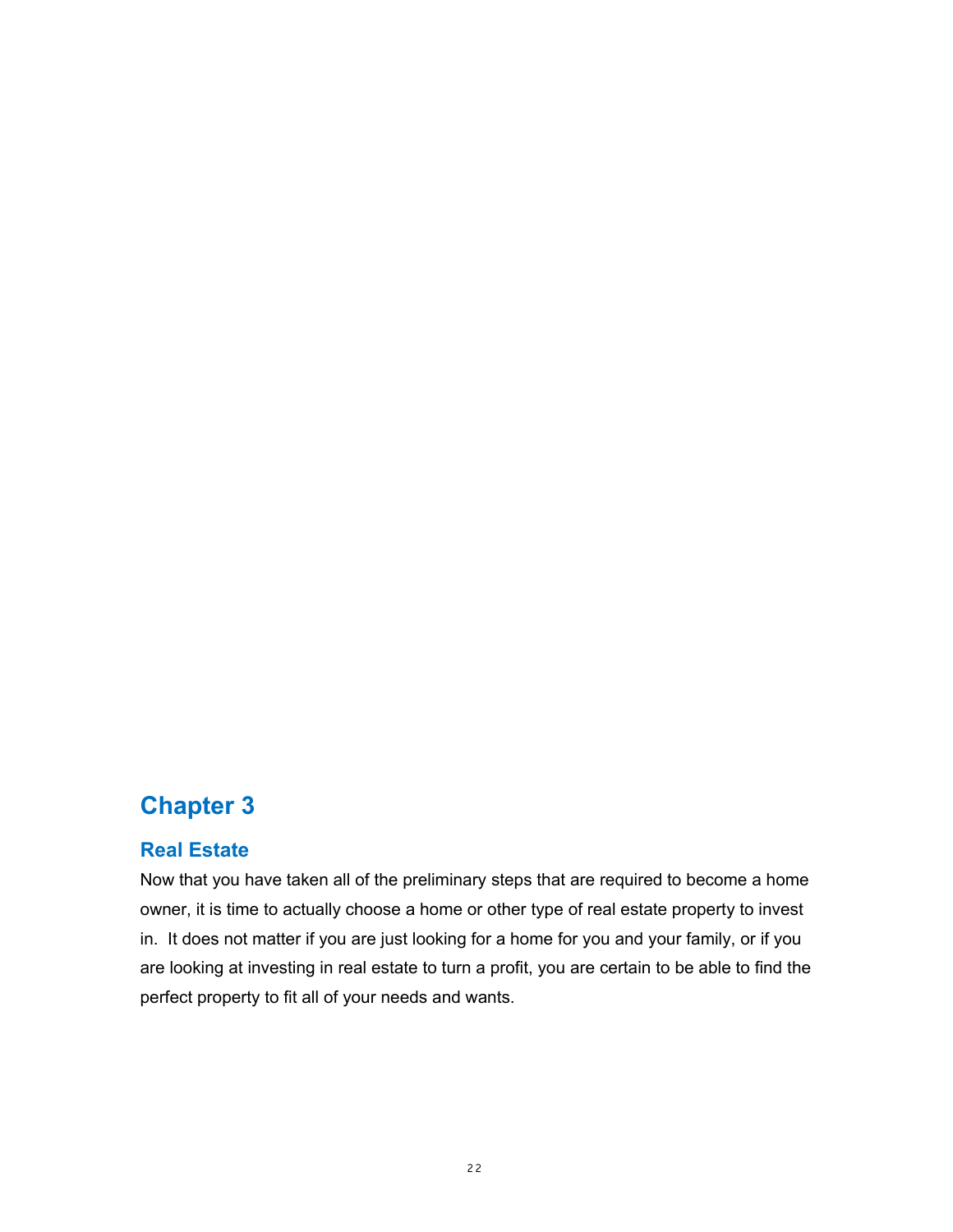#### <span id="page-22-0"></span>**Types of Real Estate Investments**

When many people think of real estate, they only think of the market for persona homes, but the world of real estate is much larger than most people think it is. The real estate market is about much more than just finding your dream home. There are several different categories of homes and business properties as well as divisions in the types of real estate that are available to others. It does not matter if you are looking for a home or for a property that you can turn a profit with, if you are going to make an investment then you should know about the different types of real estate investments that are available.

There are two major types of real estate investments that are available today; business and residential. Each of these two investment types have specific guidelines that are set with them that will make a difference in the functions of the real estate. Once you have decided which of the two types of real estate you want to invest in, you will be able to determine what is available to you.

If you are looking at only residential areas, then the real estate that is available will be divided up by the size of the home. These types of homes will usually be referred to as single family or multi-family homes. If you are looking to invest in a multi family unit, then you can expect to have neighbors sharing the same walls with you, such as condos or town homes. A single family home will be completely independent from the other homes in the area and will usually be shaped differently because the neighbor's cannot cross the yard.

Business real estate, like residential real estate, is also divided into smaller categories. These will often be referred to as commercial properties and can range from office buildings to manufacturing sites. The main difference between a business building and a residential building is that there will be a different approach towards the regulations. There will be different zoning rules and the lease will have different divisions for such purposes and taxes and insurance.

If you are in the right area, you could have the opportunity to invest in real estate property that has both commercial and residential areas in one. Usually land investments or areas that have been zoned for commercial purposes will have these types of regulations. If you are thinking about having a business from your home or if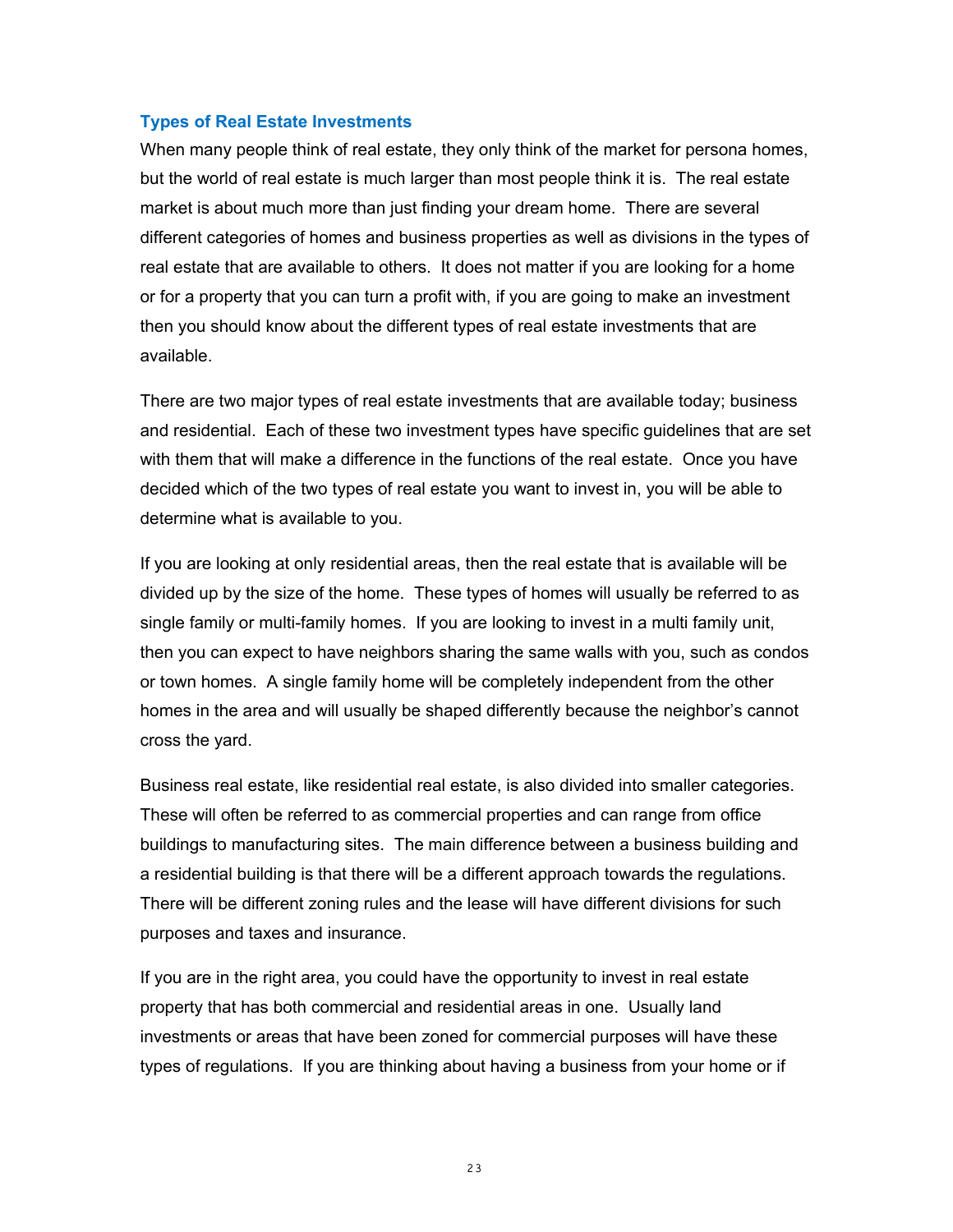you want to expand into a business, this type of real estate investment may be the best choice for you.

It does not matter if you want a cozy home or a place to start your own business, knowing the different types of real estate that are available to invest in is the best place to begin your search.

## <span id="page-23-0"></span>**Finding Your Dream Home**

Many people believe that it is impossible to find the home of their dreams unless they have very large amounts of money available to buy the home that they want. This common belief is not necessarily true, if you know the right places to look, you will be able to find your dream home and not spend a fortune on it.

If you want to invest in real estate and stop wasting your money paying rent, it is possible and you can even find a home that will cost about the same as your monthly rent payment. All you have to do is find the right resources and know how they will work together. One place that you can look is at home auctions or in areas where there have been bank foreclosures. Many of these homes will be ones that the previous owners could not pay for and the bank was forced to foreclose on them. Because there is no one paying for the house, the bank is having to pay for it and often times the bank will lower the price of the home so that they will not have to keep paying for it.

If you do not know where to look for bargain homes, you can just browse through locations and do some investigating on your own. Many times, the Internet and local real estate magazines are designed to show you the market and they will also include the lowest priced homes in their listings. If you search local resources, you will be able to compare the homes that are available and you will also be able to see the homes that are lower priced because of things such as foreclosures.

When it is time to look for the home of your dreams, you do not even have to set a foot outside. You can instead search what is available using the Internet and real estate magazines and find a home that will fit both your individual style and your budget.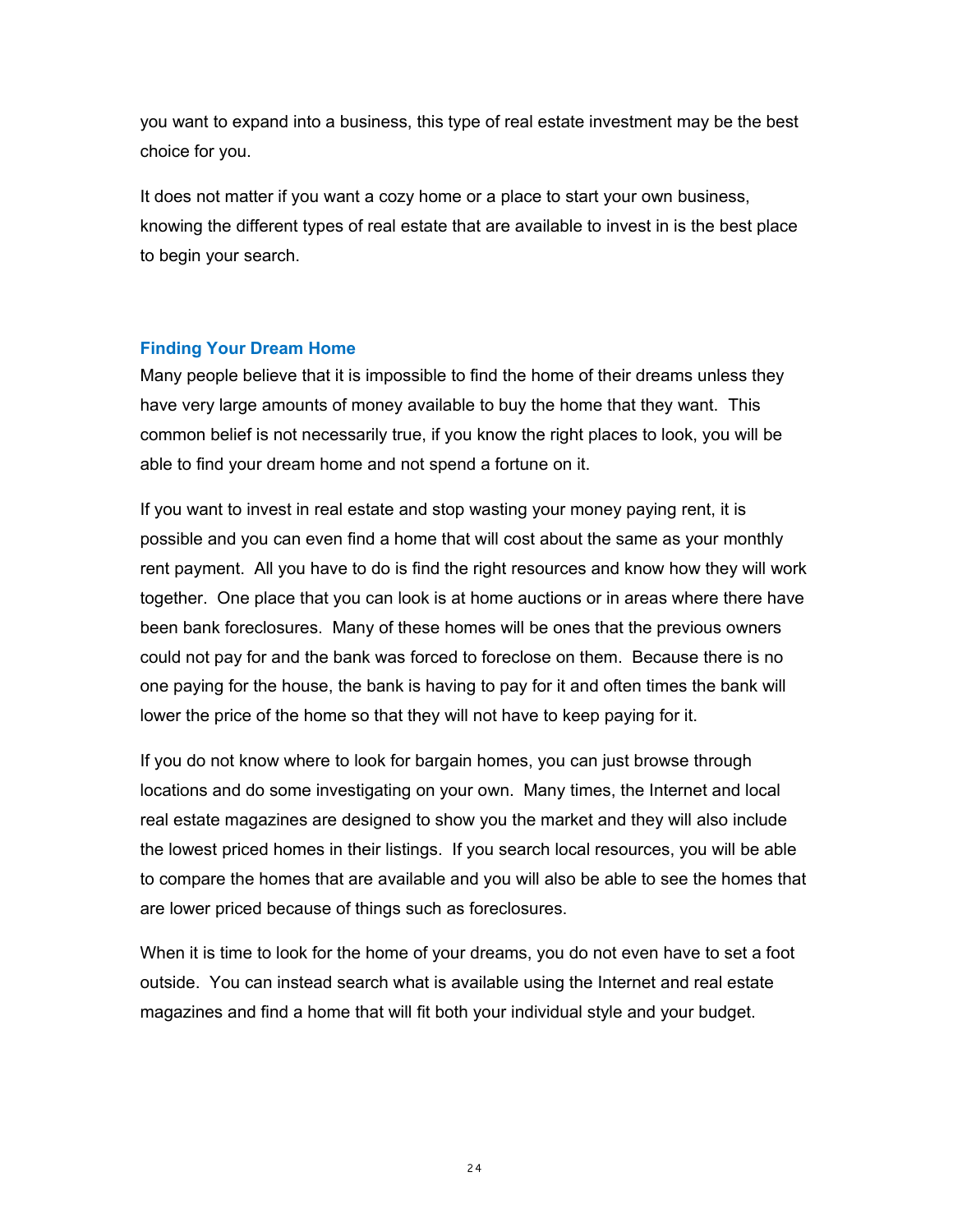#### <span id="page-24-1"></span>**Your First Home**

Choosing to purchase your first home is an important step to having the ability to build better finances and to live in a place that is comfortable. If you are considering purchasing a new home, there are some things that you will want to know before you make a decision that you may regret later on.

Before you ever even attend an open house, you should make sure that you have done your own research. This means that you should know what the going rates are, how much other home owners are paying every month, and know what you can and cannot afford. You will also want to look at your credit score and your income. This will prevent you from getting in over your head.

The next step that you should take is to get involved with the right people. This means hiring a real estate agent. Real estate agents have the ability to do investigations for you and find the homes that are best suited to your specific wants and needs. You will also want to make sure that the real estate agent has connections with a home inspector and if they do not, you will need to find one yourself. If you utilize the help of professionals, your home buying experience will be much smoother than if you decide to go out on your own.

Once you start looking at home with your real estate agent, you need to make sure that you understand all of the terms that they will be using. Some of these terms will refer to the market, loan terms, and other real estate jargon that you may not be very familiar with. If you do not know the meaning of something, do not be afraid to ask, after all, the real estate agent is there to help you in any way they can. If you take the time to learn the process that is involved with buying a home, you can be certain to get exactly what you want.

#### <span id="page-24-0"></span>**Preventing First Home Downfalls**

Buying your first home is a very exciting time in a person's life, but it can also be very stressful and have the potential of becoming a disaster if you do not know what you are doing before you make your purchase. Because of the large changes that occur when you buy your first home, there will always be those who will get in over their head.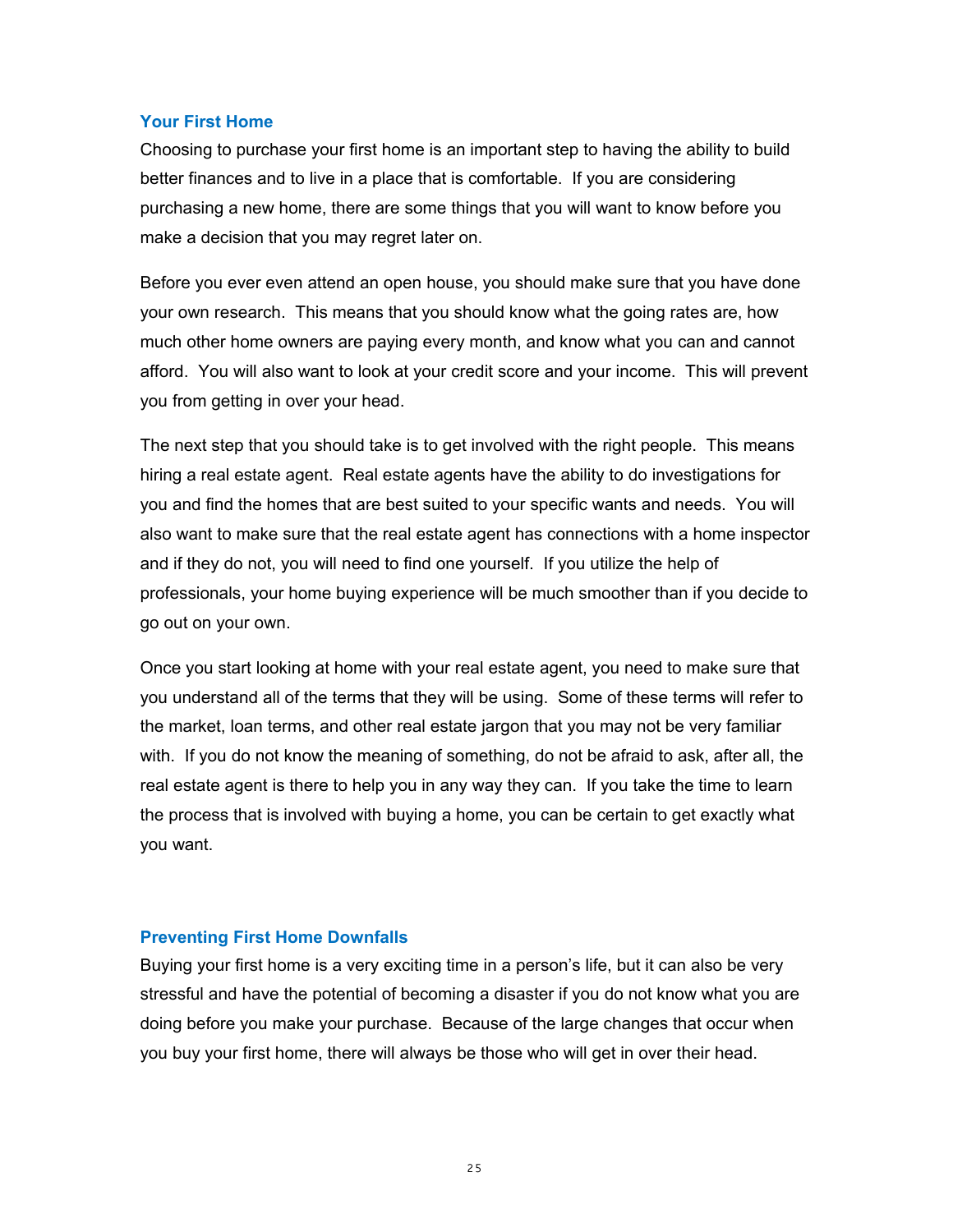The main thing that you must know when you are purchasing your first home is where you stand with your search. One of the largest mistakes that many first time home buyers will make is deciding on one specific home and then only investing in that home because they became emotionally attached to it. This can cause several problems. The first problem is that you may not be able to purchase the home because something happened during the process and the deal fell through. The second problem that people will face is making an offer that is either too high or too low. It is important to make sure that you know what the house is worth and how it fits into your financial needs before you make an offer. This will prevent you from paying too much and it will also prevent you from making an offer that is too low and not getting the house.

It is important to not let your emotions get in the way when you are searching for a home, but you should also keep your emotions in check after you have chosen a home. Even though you may have signed a contract on a home, the purchasing process is not over. There are still several steps that you will have to go through with the home inspection being one. If there is a large problem with the home, or if something goes wrong during the loan process, you will have to start your search over and find a different home.

The last thing that you need to remember is your budget. To determine what your budget should be, you can look at your credit history and your credit score. If you know what your credit score is, you will be able to estimate the type of loan that will be best for you and this will prevent you from purchasing more house than you can afford.

If you are care from the beginning and stay detached and use your head when purchasing a home, you will be able to find the best home to suit your needs and wants.

#### <span id="page-25-0"></span>**Profiting from Real Estate**

If you already own a home, you can still invest in real estate, the only difference is that you will be able to make a profit from your invest much faster than you will from the home that you are living in. You do not have to be a realtor to be able to make a profit investing in real estate. All you have to do is study the market and know exactly when to make your move. When you do this, you will be able to earn a quick profit on your new investment.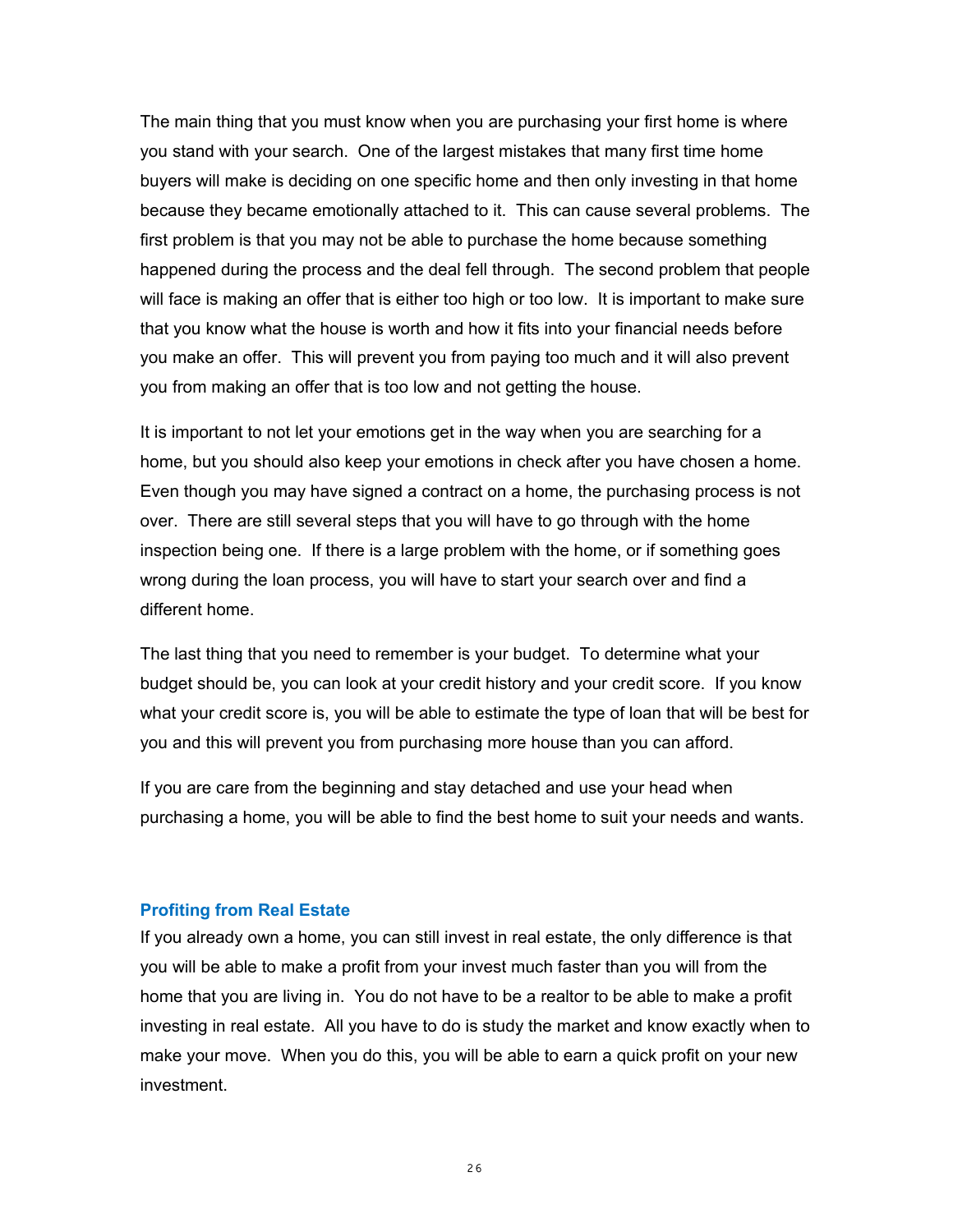Investing in real estate is simply finding a place that you like and deciding to use it for something outside of your living room. There are many ways that you can profit from real estate investments. You could rent the home that you invested in or you could do some minor repairs and re-sell it at a higher price. It does not matter how you decide to invest your money, you can be sure to earn a profit if you take the time to find the right space and location for your investment.

One thing that you will want to keep in mind when you are investing in extra real estate is to find homes at the right time. The market is not always going to be good for buying homes. The best time to invest is when the market price of homes is low, or if you can find a foreclosed home that is listed below market value. Another thing to consider is that depending on the type of home that you decide to invest in will also determine how much of a profit you can make. Many times you will be able to find a property that only needs a few minor changes and you will be able to resell it and make a very large profit, other times you may find a home that needs many repair and in the long run you may not make as much money as you would have liked because you had to put more into the home before you resold it.

If you are working with the right market, you can easily bring in money working in the real estate industry. If you are working with the right properties and turn the property around at the right time, you will be able to do exactly what you want with the real estate for your financial benefit.

Before you make your next investment, you will want to consider all of the different risks that you will be willing to take with the investment. Usually, it will take some time before you will begin to make some of your money back; therefore it is important that you have a very stable financial situation before you make your investment. You should never go out of your means when investing in real estate.

Many times, the easiest way to profit from real estate simply means having the ability to invest in your own home, and then sell it for a higher price when the market is better. If you are able to keep up with the real estate market, then you will know when the time is right for you to sell your home. if you have the time to find what is out there and make the right investment, you will be able to earn a profit by investing in the real estate market.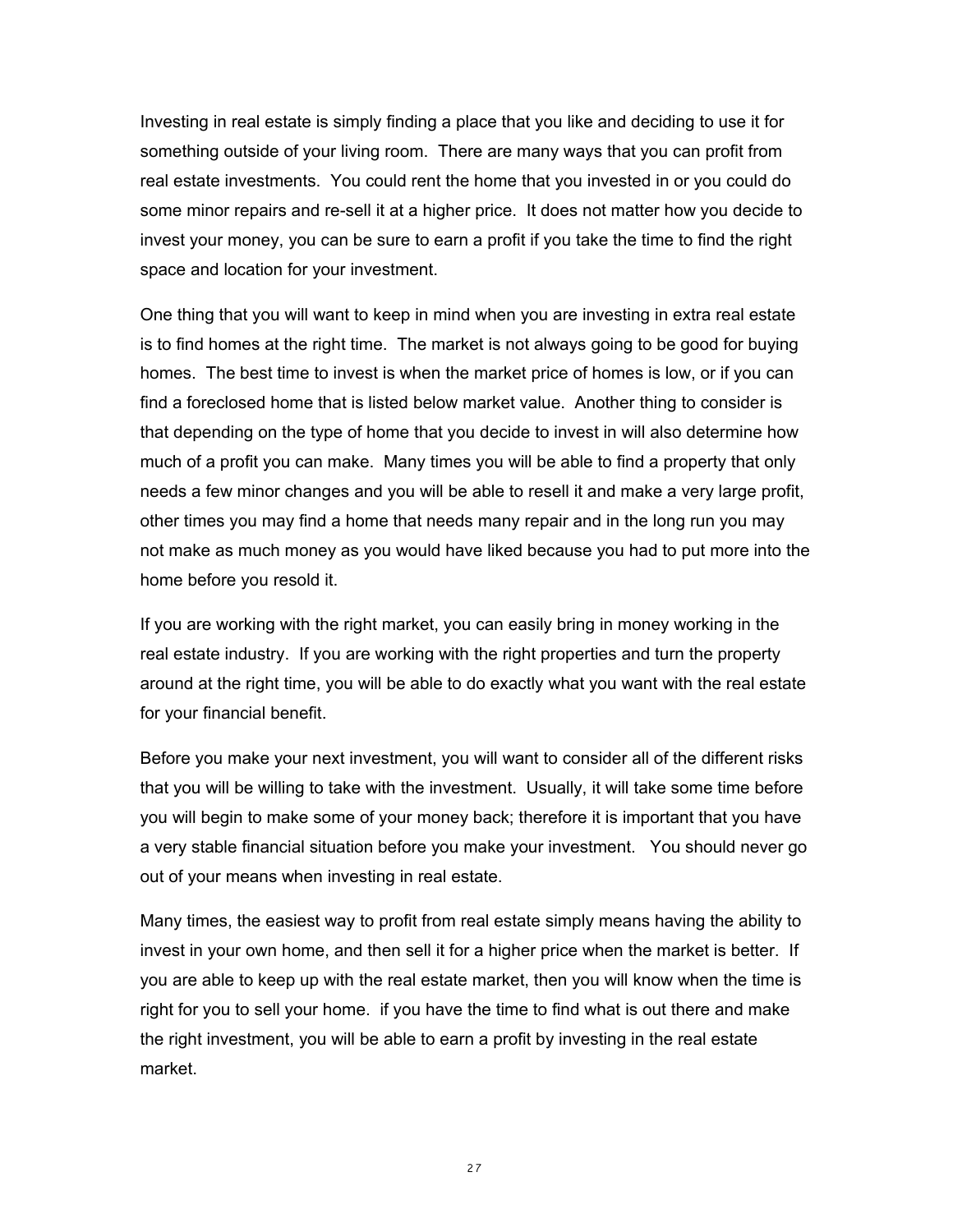#### <span id="page-27-1"></span>**Becoming a Landlord**

A different way that you can profit from investing in real estate is by becoming a landlord. This can be a great way to make an invest and earn a living at the same time, however, there are several things that you will want to consider before you give yourself this title.

The most important thing that you should do before becoming a landlord is to make sure that you can earn a profit from it. This means that you will have to perform some research and make sure that you can find the right place for potential tenants and that you will have the ability to market the homes that you will be renting. Having the ability to locate the right people can help you if you are thinking about renting out your properties.

You also have to make sure that you can handle being a landlord. You will want to ask yourself if you will be able to deal with all of the different personalities from your tenants. You will also have to deal with problems that will arise like tenants paying their rent late, taking advantage of the property, and any other problem that is likely to arise. There will also be maintenance issues and property upkeep that you will have to deal with. You will want to make sure that you can effectively handle any situation that may arise and take care of the needs of everyone in your area.

Being a landlord can also be very beneficial. If you have properties in the right areas and the right people living in them, then you will not have to do much work and you will only have to collect the rent. Many landlords who own a large amount of property will have hired help, like property managers, to handle many of the problems that may arise. If you think that you have the finances and personality to become a landlord, then you will be able to make a profit and you will be able to collect rent from others instead of paying it.

#### <span id="page-27-0"></span>**Flipping Properties**

There are many different ways that you can turn a profit when it comes to investing in real estate. If you want to maximize your profits, the best way to do it is to flip properties. Flipping property is a tern that is used by many people in the real estate industry and it simply means that someone will purchase a property, make some small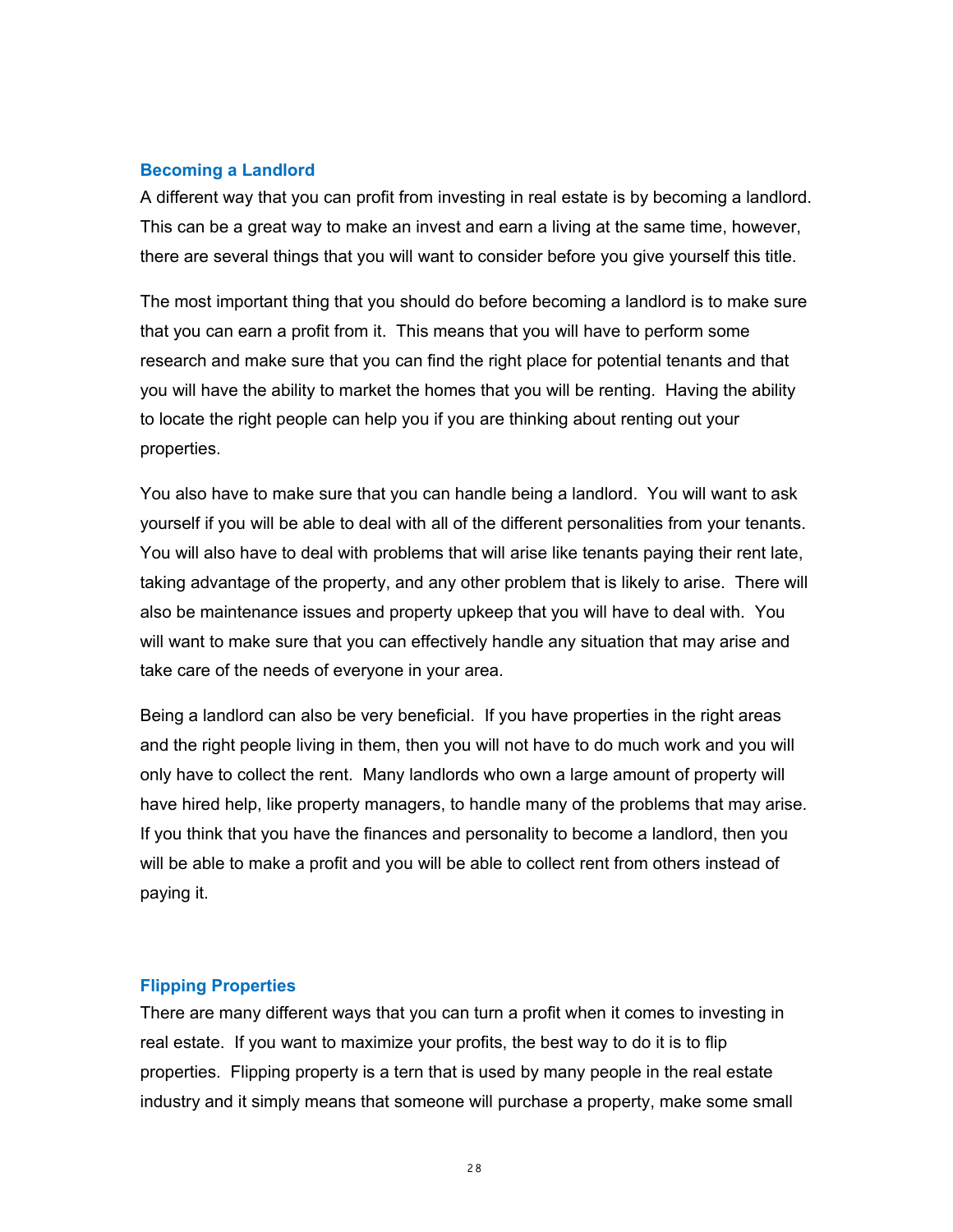changes to increase the value, and then resell the property for more money than they purchased it for. Most of the homes that are purchased for this purpose are referred to as "fixer uppers" and are always available on the real estate market. "Fixer uppers" are not the only types of properties that are bought for this purpose. Any home that can be purchased at a discount can be flipped. Any home that has been foreclosed on, a home that is for sale at an auction, or a home that has been neglected can be purchased at a price that is below market value. Flipping properties is usually done by dealers or retailers, but anyone who is financially stable and has some knowledge of the real estate industry can take part in the art of flipping properties.

Once you have found a property that you want to flip, you will have to purchase it just like you would any other home. You will then be liable for going through the mortgage process and will have to sign a deed of trust for the property. When you do this it is important that you do it as a business instead of an individual. Once all of the paperwork is complete, you will be able to take possession of the property and make the changes that you think will make it more desirable and then put it back on the market.

The major art of being able to successfully flip properties is being able to renovate and resell them quickly. If you want to stay ahead in the real estate market, then you must understand the basics of real estate to be able to make a profit buying and reselling homes.

#### <span id="page-28-0"></span>**Partnership Investing**

One of the main reasons that people do not invest in real estate is the fear of something going wrong and not being able to pay on their investment, or they may not have the finances that are required to make an investment. You should know that you can still invest in real estate and you do not have to do it alone. There are many other people who think just like you do, but they may also be in your situation. One way to solve this problem and begin investing in real estate is to build partnerships. This will allow you to invest in real estate and to start building an income off of owning property.

One of the benefits of having a partnership is having someone else investing in real estate with you. This will allow for any missed parts of the process to be covered. If you are new to investing, you can form a partnership with someone who has invested in real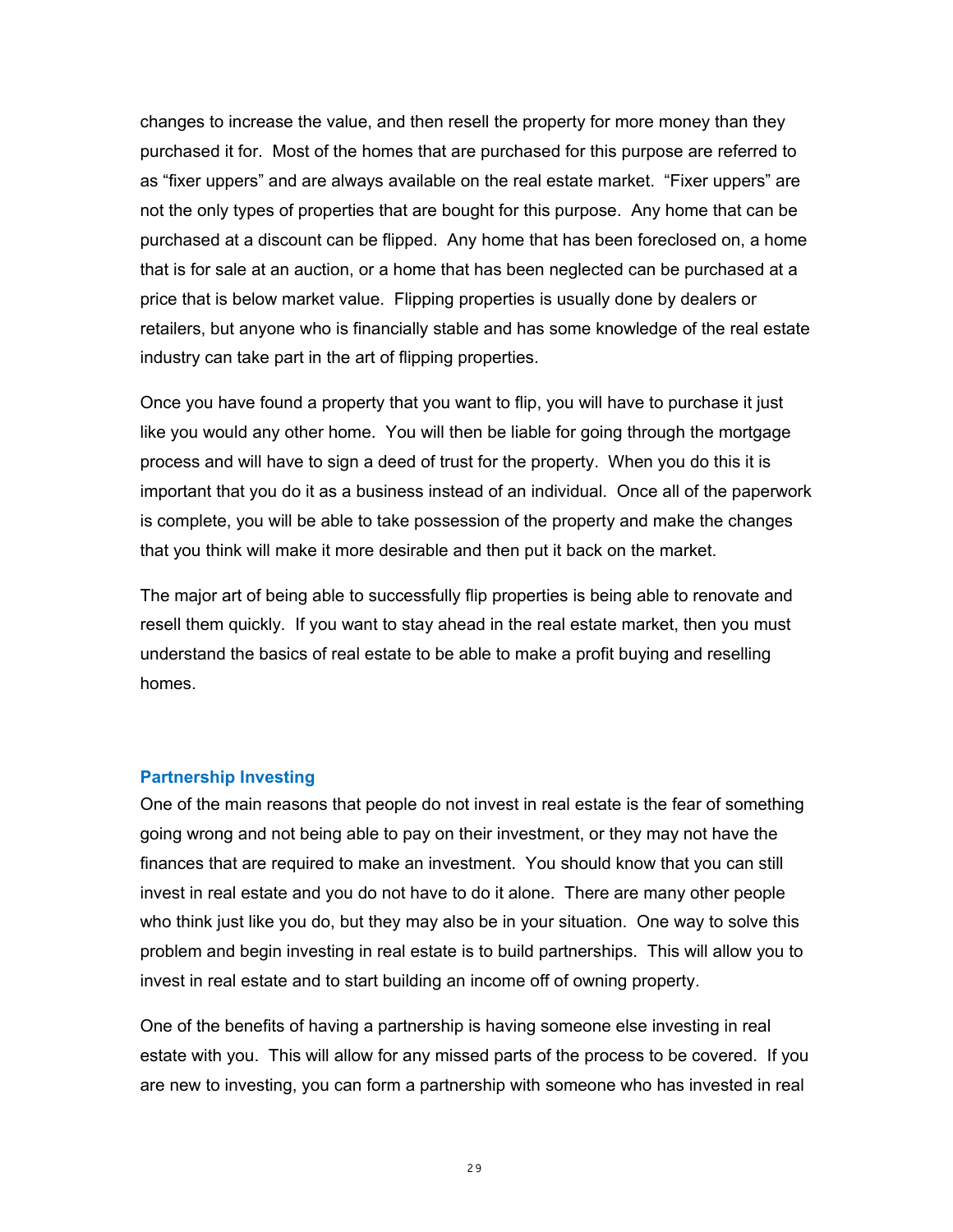estate before and they will be able to walk you through the process and you will not have the fear of having to invest by yourself. If you are just beginning your investing career, two heads are always better than one.

There are many organizational needs that will need to be met when you are investing and having a partner will defiantly help you keep everything in order. Everything from the basic paperwork to taxes and procedures can be better handled when there are two people keeping up with it. By having someone else invest in real estate with you, you will be able to set and keep your goals and move forward in the business.

#### <span id="page-29-0"></span>**Protecting Your Assets**

When you have something of value, you want to make sure that you keep it. This is not any different when you invest in real estate. By investing in the right types of protection and by insuring your property and belongings, you will have the ability to keep the things that are valuable to you or you will have the ability to replace them in the event of an accident. One way that you can ensure that you property is protected is with asset protection.

Asset protection is a plan that is designed to protect your real estate investment and all of the things that you own inside the property. If any type of financial disaster should occur, you will have replacements and other ways to ensure that the value of your property is not lost, even if something unexpected happens.

If you think that asset protection is the right option for your investments, you will want to talk to a lawyer or perform your own investigation to evaluate the best possible options that are available to you. An analysis will then be taken of the amount of money that you can protect as well as your valuables. After the assessments have been performed, you will be provided with an estimate of how much money you will receive in protection as well as the programs that are best suited for you.

The amount of protection that you can receive will vary depending on your state's laws. Normally retirement and disability benefits are not considered part of any asset protection plan and personal items like furniture, clothing, and jewelry will most likely not be covered. Some states will allow a certain percentage of these assets to be covered instead of providing full coverage.